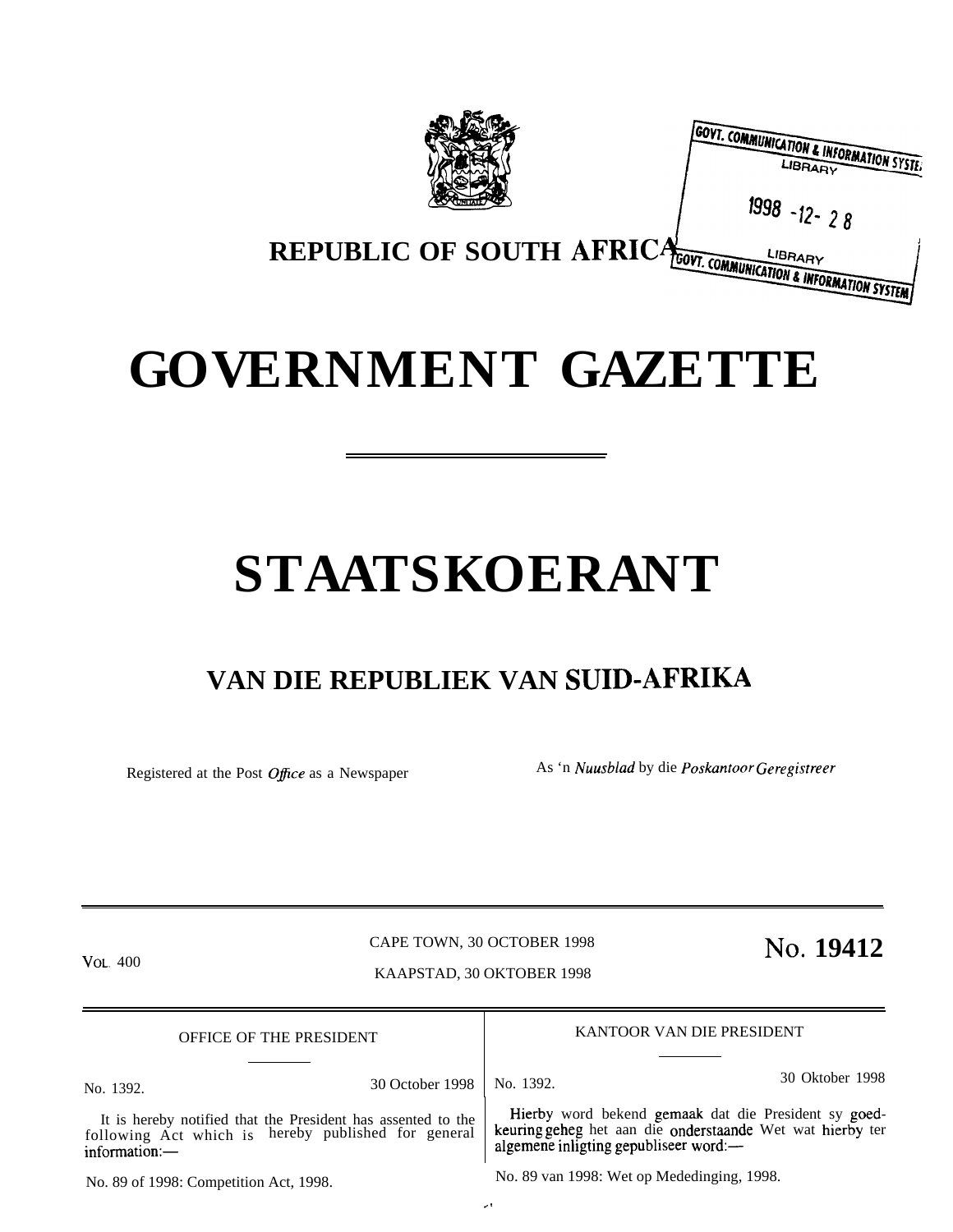(English text signed by the President. ) (Assented to 20 October 1998.)

# ..- **ACT**

**To provide for the establishment of a Competition Commission responsible for the investigation, control and evaluation of restrictive practices, abuse of dominant position, and mergers; and for the establishment of a Competition Tribunal responsible to adjudicate such matters; and for the establishment of a Competition Appeal Court; and for related matters.**

#### **PREAMBLE**

The people of South Africa recognise:

That apartheid and other discriminatory laws and practices of the past resulted in excessive concentrations of ownership and control within the national economy, weak enforcement of anti-competitive trade practices. and unjust restrictions on full and free participation in the economy by all South Africans.

That the economy must be open to greater ownership by a greater number of South Africans.

That credible competition law, and effective structures to administer that law. are necessary for an efficient functioning economy.

That an eflicient, competitive economic environment. balancing the interests of workers, owners and consumers and focussed on development. will benefit all South Africans.

#### **IN ORDER TO—**

provide all South Africans equal opportunity to participate fairly in the national economy;

achieve a more effective and efficient economy in South Africa:

provide for markets in which consumers have access to, and can freely select. the quality and variety of goods and services they desire:

create greater capability and an environment for South Africans to compete effectively in international markets:

restrain particular trade practices which undermine a competitive economy:

regulate the transfer of economic ownership in keeping with the public interest:

establish independent institutions to monitor economic competition: and give effect to the international law obligations of the Republic.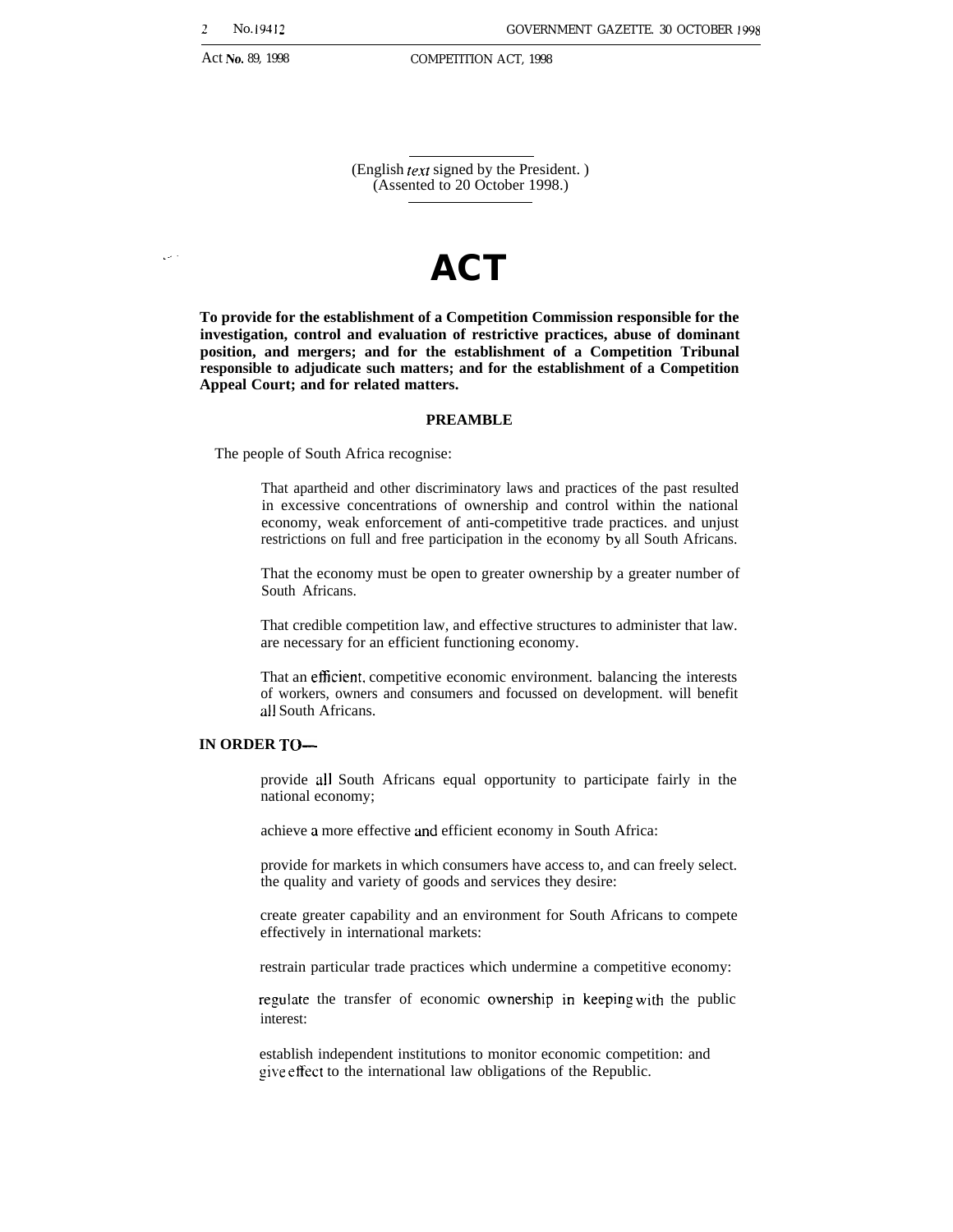**B** E IT THEREFORE ENACTED by the Parliament of the Republic of South Africa, as follows: as follows:—

## **TABLE OF CONTENTS**

#### **CHAPTER 1**

| 1.<br>2.<br>3.                                                                   | Definitions and interpretation<br>Purpose of Act<br>Application of Act                                                                                                                                                                                                                                                                                                                                                                                                                                                                       | 8<br>10<br>10                                                           | 5           |
|----------------------------------------------------------------------------------|----------------------------------------------------------------------------------------------------------------------------------------------------------------------------------------------------------------------------------------------------------------------------------------------------------------------------------------------------------------------------------------------------------------------------------------------------------------------------------------------------------------------------------------------|-------------------------------------------------------------------------|-------------|
|                                                                                  | <b>CHAPTER 2</b>                                                                                                                                                                                                                                                                                                                                                                                                                                                                                                                             |                                                                         |             |
| 4.<br>5.<br>6.<br>7.<br>8.<br>9.<br>10.                                          | Restrictive horizontal practices prohibited<br>Restrictive vertical practices prohibited<br>Restricted application of Part<br>Dominant firms<br>Abuse of dominance prohibited<br>Price discrimination by dominant firm prohibited<br>Exemption                                                                                                                                                                                                                                                                                               | 12<br>12<br>14<br>14<br>14<br>14                                        | 10<br>16 15 |
|                                                                                  | <b>CHAPTER 3</b>                                                                                                                                                                                                                                                                                                                                                                                                                                                                                                                             |                                                                         |             |
| 11.<br>12.<br>13.<br>14.<br>15.<br>16.<br>17.<br>18.                             | Restricted application of Chapter<br>Merger defined<br>Notification of merger required<br>Competition Commission merger proceedings<br>Competition Tribunal merger proceedings<br><b>Consideration of Mergers</b><br><b>Competition Appeal Court Merger Proceedings</b><br>Minister may participate in proceedings                                                                                                                                                                                                                           | 18<br>18<br>20<br>20<br>22<br>23<br>24<br>24                            | 20          |
|                                                                                  | <b>CHAPTER 4</b>                                                                                                                                                                                                                                                                                                                                                                                                                                                                                                                             |                                                                         | 25          |
| 19.<br>20.<br>21.<br>22.<br>23.<br>24.<br>25.<br>26.<br>27.<br>28.<br>29.<br>30. | Establishment and constitution of Competition Commission<br>Independence of Competition Commission<br>Functions of Competition Commission<br>Appointment of Commissioner<br>Appointment of Deputy Commissioner<br>Appointment of inspectors<br><b>Staff of Competition Commission</b><br>Establishment and constitution of Competition Tribunal<br>Functions of Competition Tribunal<br>Qualifications of members of Competition Tribunal<br>Term of office of members of Competition Tribunal<br>Deputy Chairperson of Competition Tribunal | 26<br>26<br>26<br>28<br>30<br>30<br>30<br>30<br>32<br>32 35<br>32<br>34 | 30          |
| 31.<br>32.<br>33.<br>34.<br>35.<br>36.<br>37.<br>38.<br>39.                      | Competition Tribunal proceedings<br>Conflicts and disclosure of interest by members of Competition Tribunal 34<br>Acting by member of Competition Tribunal after expiry of term of office 34 40<br>Remuneration and benefits of members of Competition Tribunal<br><b>Staff of Competition Tribunal</b><br>Establishment and constitution of Competition Appeal Court<br>Function of Competition Appeal Court<br><b>Business of Competition Appeal Court</b><br>Terms of 05ce of members of Competition Appeal Court                         | 34<br>34<br>34<br>36<br>36<br>36                                        | 36 45       |
| 40.<br>41.<br>42.<br>43.                                                         | Finances<br><b>Annual Report</b><br>Rules applicable to Competition Tribunal<br>Liability                                                                                                                                                                                                                                                                                                                                                                                                                                                    | 38<br>40<br>40                                                          | 42 50       |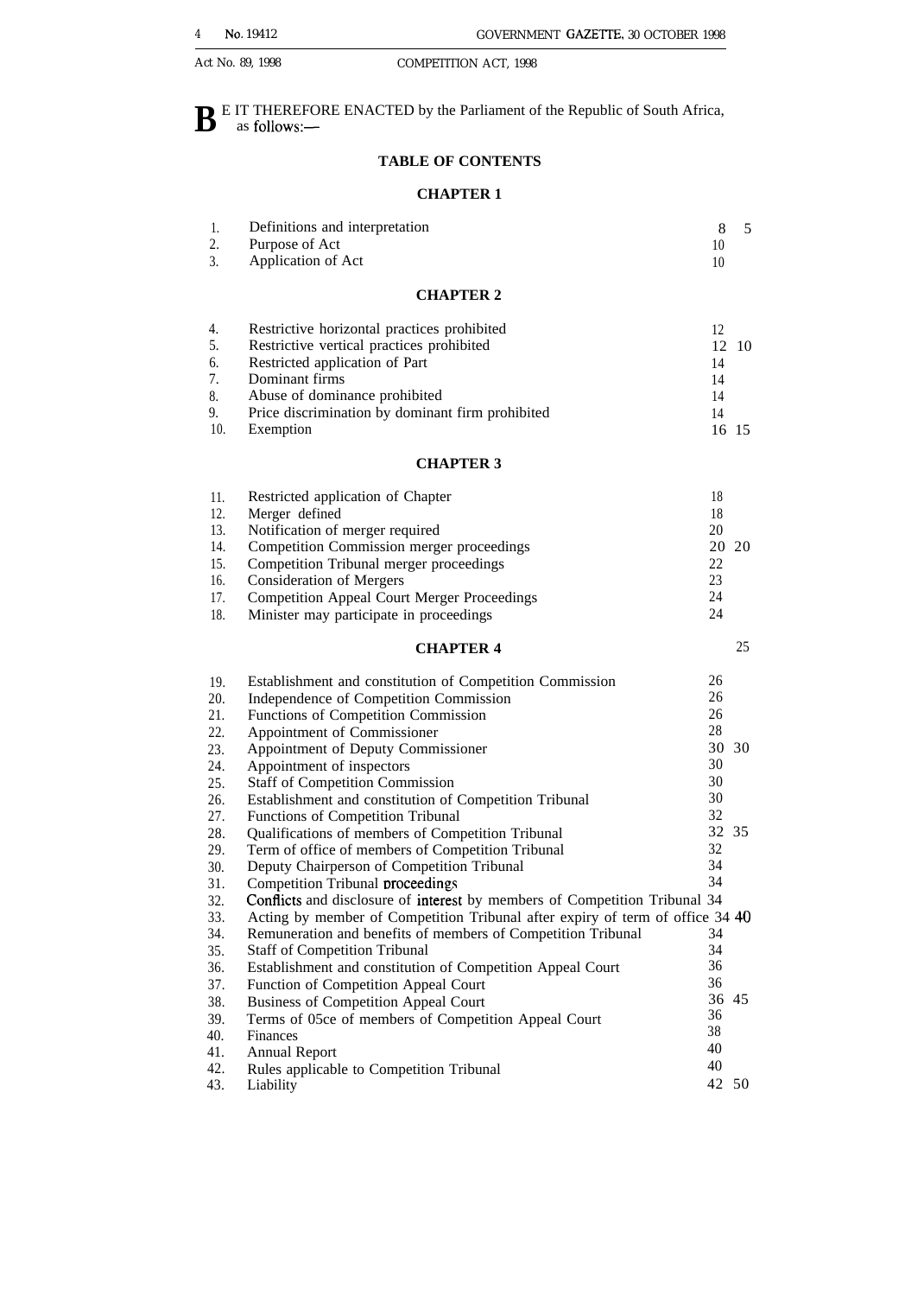**SCHEDULE 3**

#### **CHAPTER 5**

| 44.  | Initiating a complaint                        | 42 |    |
|------|-----------------------------------------------|----|----|
| 45.  | Investigation by Competition Commission       | 42 |    |
| 46.  | Authority to enter and search under warrant   | 42 |    |
| "47. | Authority to enter and search without warrant | 44 | 5  |
| 48.  | Powers to enter and search                    | 44 |    |
| 49.  | Conduct of entry and search                   | 46 |    |
| 50.  | Outcome of complaint                          | 46 |    |
| 51.  | Referral to Competition Tribunal              | 48 |    |
| 52.  | Hearings before Competition Tribunal          | 48 | 10 |
| 53.  | Right to participate in hearing               | 48 |    |
| 54.  | Powers of member presiding at hearing         | 48 |    |
| 55.  | Rules of procedure                            | 50 |    |
| 56.  | Witnesses                                     | 50 |    |
| 57.  | costs                                         | 50 | 15 |
| 58.  | Appeals                                       | 50 |    |

#### **CHAPTER 6**

| 59. | Interim relief                   | 50           |  |
|-----|----------------------------------|--------------|--|
| 60. | Orders of Competition Tribunal   | 52           |  |
| 61. | Administrative fines             | 52 20        |  |
| 62. | Divestiture                      | 54           |  |
| 63. | Consent orders                   | 54           |  |
| 64. | Status and enforcement of orders | 54           |  |
| 65. | Civil actions and jurisdiction   | 54<br>56, 25 |  |
| 66. | Variation of order               |              |  |
| 67. | Limitations of bringing action   | 58           |  |
| 68. | Standard of proof                | 58           |  |

#### **CHAPTER 7**

| Breach of confidence                                | 58    |
|-----------------------------------------------------|-------|
| Hindering administration of Act                     | 58 30 |
| Failure to attend when summoned                     | 58    |
| Failure to answer fully or truthfully               | 58    |
| Failure to comply with Act                          | 60    |
| Penalties                                           | 60    |
| Magistrate's Court jurisdiction to impose penalties | 60 35 |
| Serving documents                                   | 60    |
| Proof of facts                                      | 60    |
|                                                     |       |

#### **CHAPTER 8**

| 78. Regulations<br>Guidelines<br>79.<br>Official seal<br>80.                                                                                                               | 62<br>62 40<br>62       |
|----------------------------------------------------------------------------------------------------------------------------------------------------------------------------|-------------------------|
| 81.<br>Act binds State<br>82.<br>Information exchange with foreign agencies<br>83. Transitional arrangements and repeal of laws<br>84. Short Title and commencement of Act | 62<br>62<br>62<br>62 45 |
| <b>SCHEDULE 1</b><br><b>SCHEDULE 2</b><br>SCHEDIII E 3                                                                                                                     | 64<br>68<br>70          |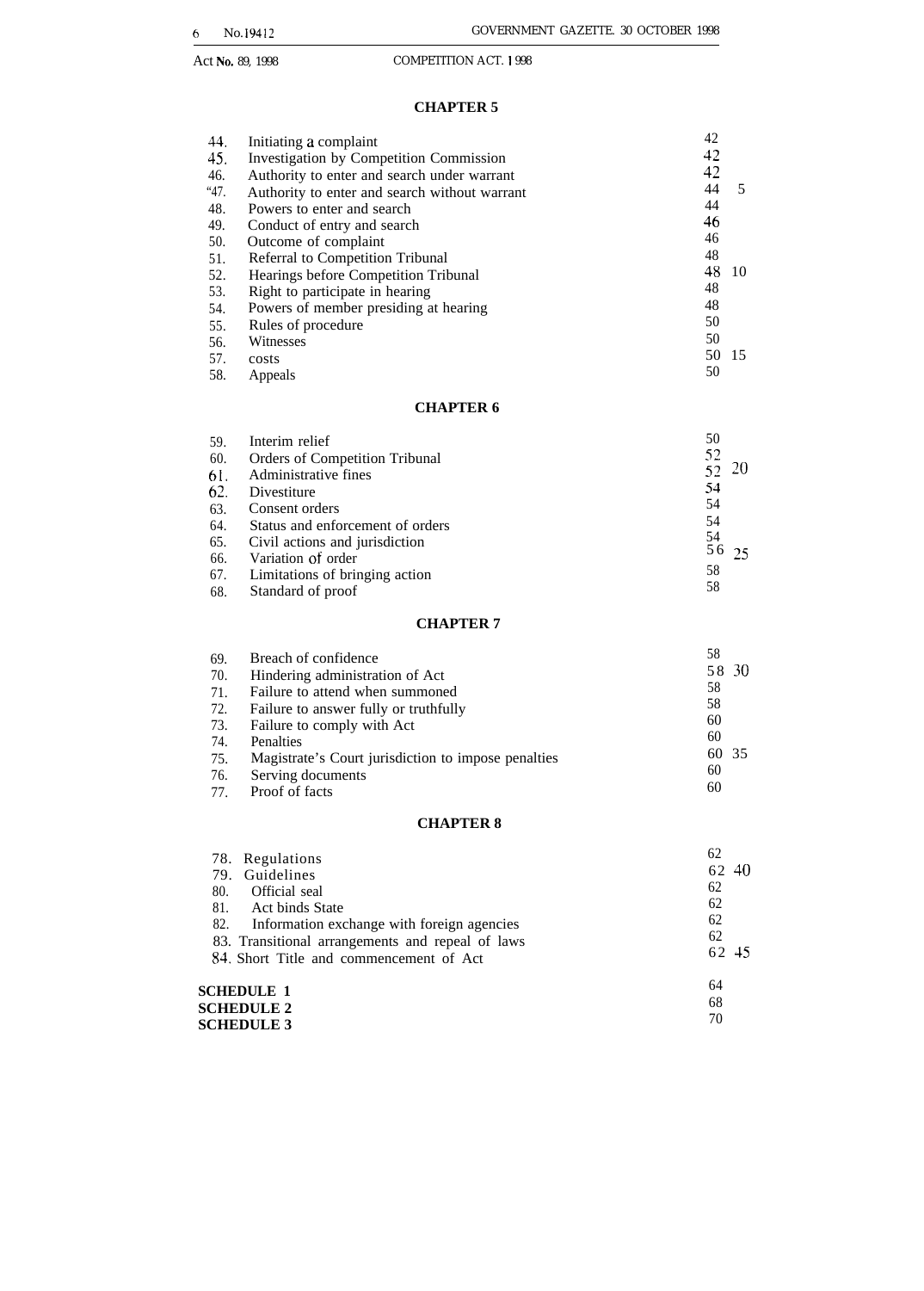#### **CHAPTER 1**

#### **DEFINITIONS, INTERPRETATION, PURPOSE AND APPLICATION OF ACT**

#### **Definitions and interpretation**

- **1. (** 1 ) In this Act— 5
	- (i) **'agreement'** includes a contract, arrangement or understanding, whether or not legally enforceable: (xv)
	- $(ii)$ 'civil **court'** means a High Court or Magistrates Court, as referred to in sections 166(c) and (d) of the Constitution; (xxii)
	- (iii) **'confidential information'** means trade, business or industrial information that belongs to a firm, has a particular economic value, and is not generally available to or known by others: (xxvii) 10
	- $(iv)$ **'concerted practice'** means co-operative or co-ordinated conduct between *firms*, achieved through direct or indirect contact, that replaces their independent action, but which does not amount to an agreement; 15 (vi)
	- (v) **'Constitution'** means the Constitution of the Republic of South Africa, 1996 (Act No. 108 of 1996); (viii)
	- (vi) **'essential facility'** means an infrastructure or resource that cannot reasonably be duplicated, and without access to which competitors 20 cannot reasonably provide goods or services to their customers; (xiv)
	- (vii) 'excessive **price'** means a price for a good or service which— (au) bears no reasonable relation to the economic value of that good or service; and
		- (bb) is higher than the value referred to in subparagraph (us); (iv) 25
	- (viii) **'exclusionary act'** means an act that impedes or prevents a firm from entering into, or expanding within, a market: (xxiv)
		- (ix) **'firm'** includes a person, partnership or a trust; (v)
	- $(x)$ **'goods or services',** when used with respect to particular goods or services, includes any other goods *or services* that are reasonably capable 30 of being substituted for them, taking into account ordinary commercial practice and geographical, technical and temporal constraints; (vii)
	- $(xi)$ **'horizontal relationship'** means a relationship between competitors: (x)
	- (xii) **'interest'** means a member's interesr as defined in the Close Corporations Act, 1984 (Act No. 69 of 1984); (i)
	- (xiii) **'market power'** means the power of a *firm* to control prices. to exclude competition or to behave to an appreciable extent independently of its competitors, customers or suppliers; (xii)
	- (xiv) **'Minister'** means the Minister of Trade and Industry; (xiii)
	- $(xy)$ **'organ of state'** has the meaning set out in section 239 of the Constitution; (xxiii) 40
	- (xvi) **'premises'** includes land, any building. structure, vehicle, ship, boat, vessel, aircraft or container: (xvii)
	- (xvii) **'prescribed'** means prescribed from time to time by regulation in terms of section 78; (xxviii) 45
	- (xviii) **'private dwelling'** means any part of a structure that is occupied as a residence, or any part of a structure or outdoor living area that is accessory to. and used wholly for the purposes of, a residence: (xviii)
	- $(xix)$ **'prohibited practice'** means a practice prohibited in terms of Chapter 2;  $(xxy)$ 50
	- $\left($ xx $\right)$ **'public regulation'** means any national, provincial or local government legislation or subordinate legislation, or any license, tariff, directive or similar authorisation issued by a *regulatory authority* or pursuant to any statutory authority: (xvi)
	- (xxi) **'regulation'** means a regulation made under *this Act*; (xix)
	- (xxii) **'regulatory authority'** means an entity established in terms of national, provincial or local government legislation or subordinate legislation responsible for regulating an industry, or sector of an industry: (xx)
	- (xxiii) **'respondent''** means a *firm* against whom a complaint of a prohibited practice has been initiated in terms of this Act; (xxi) 60

35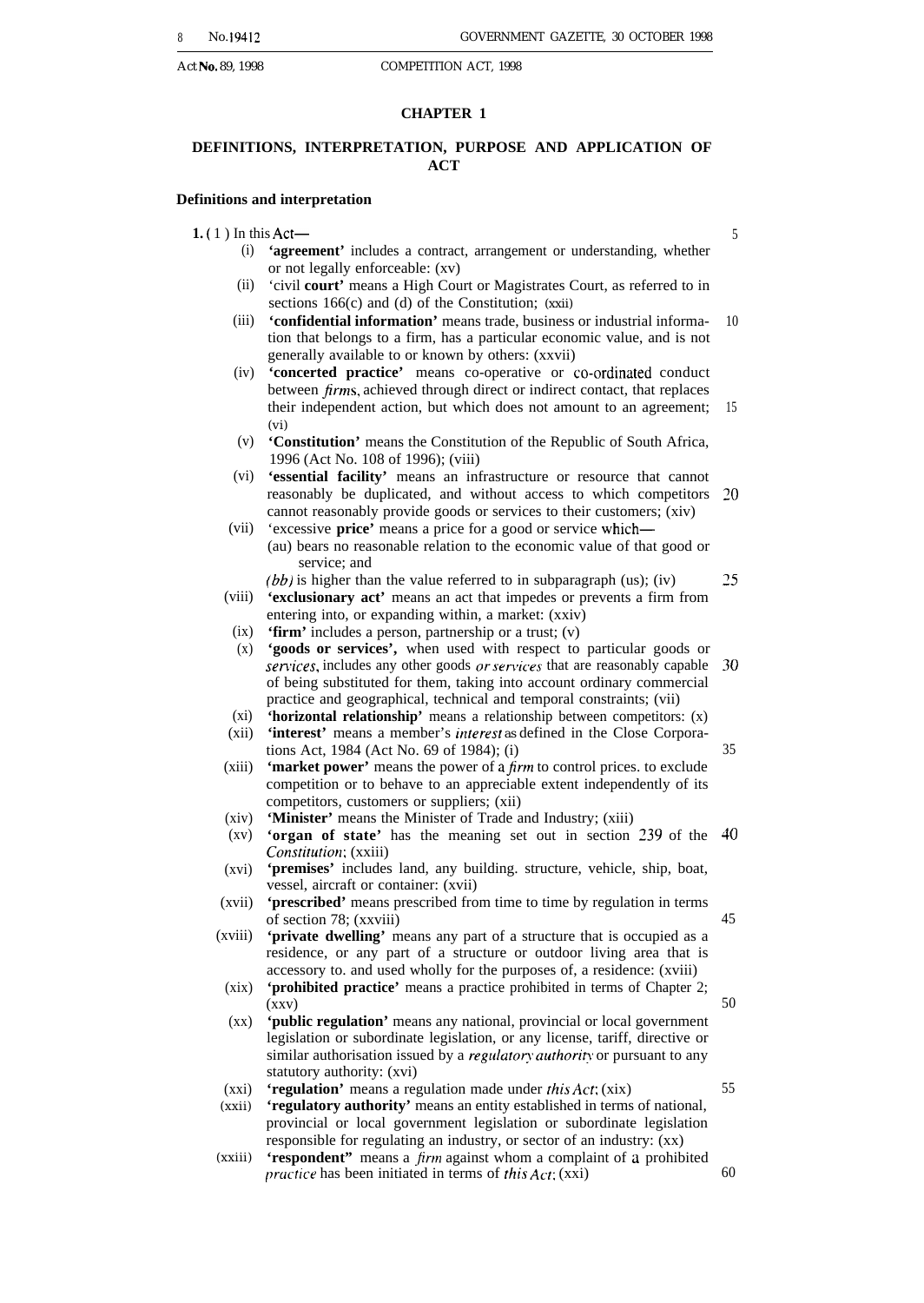#### Act No. 89, 1998 (COMPETHION ACT. 1998)

- $(x\overline{x})\$ 'restrictive horizontal practice' means any practice listed insection4: (ii)
- $(-ix)$ **'restrictive vertical practice"** means any practice listed in section 5; (iii)
- $(\langle \langle \cdot \rangle \cdot i \rangle)$ 'small business' has the meaning set out in the National Small Business Act. 1996 (Act No.102 of 1996):  $(v_i)$
- $(xx\vee i)$ **'this Act'** includes the regulations and Schedules: $(ix)$
- $(XXVIII)$ 'vertical **relationship'** means the relationship between a *firm* and its  $suppliers.$  its customers or both  $(\forall x \forall i)$

 $(2)$  This Act must be interpreted-

- (a) in  $\alpha$  manner that is consistent with the *Constitution* and gives effect to the  $\alpha$  1 0 purposes set out in section 2; and
- (b) in compliance with the international law obligations of the Republic.

(3) Any person interpreting or applying *this Activality* consider appropriate foreign and international Iav,.

#### **Purpose of Act** 15

**2.** The purpose of *this Act* is to promote and maintain competition in the Republic in order-

- (a) to promote the efficiency, adaptability and development of the economy:
- (b) to provide consumers with competitive prices and product choices:
- (c) to promote employment and advance the social and economic welfare of 20 South African\:
- $(d)$  to expand opportunities for South African participation in world markets and recognise the rote of foreign competition in the Republic;
- $(e)$  to ensure that small and medium-sized enter-prises have an equitable opportunity to participate in the economy: and  $\frac{25}{25}$
- (f) to promote a greater spread of ownership. in particular to increase the ownership stakes of historically disadvantaged persons.

#### **Application of Act**

**3. (I)** This Act applies to all economic activity within, or having an effect within. the Republic, except— 30

- 
- (a) collective bargaining within the meaning of section 23 of the Constitution. and the Labour Relations Act, 1995 (Act No. 66 of 1995):
- (b) a collective agreement. as defined in section 213 of the Labour Relations Act. 1995:
- $(c)$  the rules of a professional association to the extent that they are exempted in 35 terms of Schedule l;
- $(d)$  acts subject to or authorised by *public regulation*; or
- $(e)$  concerted conduct designed to achieve a non-commercial socio-economic objective or similar purpose.

(2) For all purposes of *this Act*. a person is a historically disadvantaged person it that 40 person-

- $(a)$  is one of a category of individuals who. before the Constitution of the Republic of' South Africa,  $1993$  (Act No. 200 of 1993), came into operation, were disadvantaged by unfair discrimination on the basis of race:
- *( b )* is an association, a majority of whose members are individuals referred to in 45 paragraph  $(a)$ ;
- $(c)$  is a juristic person other than an association, and individuals referred to in paragraph (a) own and control a majority of its issued share capital or members' *interest* and are able to control a majority of' its votes; or
- (d) is a juristic person or association. and persons referred to in paragraph  $(a)$ . (b) 50 or  $(c)$  own and control a majority of its issued share capital or members' interest and are able to control a majority of its votes.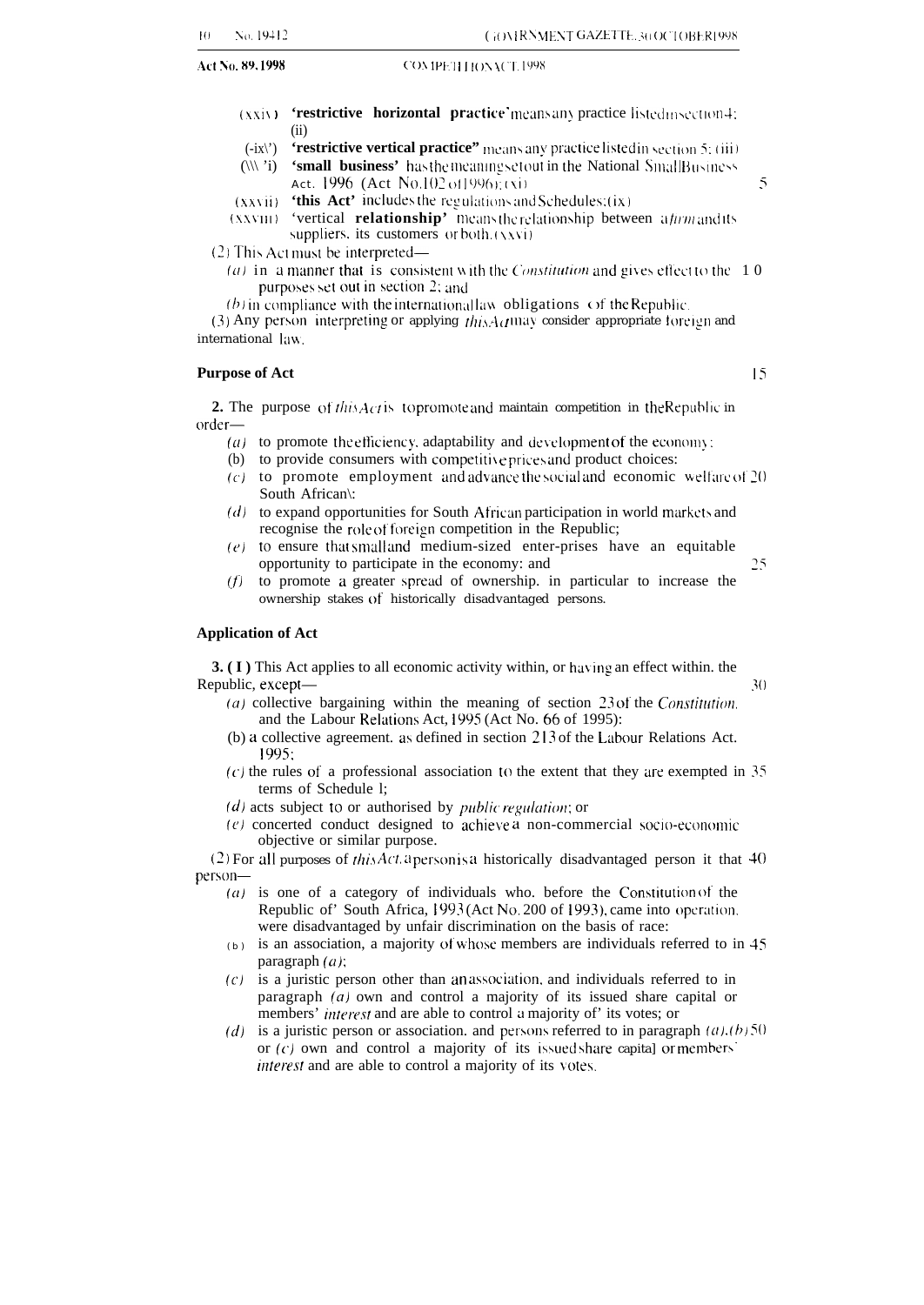#### **CHAPTER 2**

#### **PROHIBITED PRACTICES**

#### **PART A**

#### **RESTRICTIVE PRACTICES**

#### **Restrictive horizontal practices prohibited**

5

4.  $(1)$  An *agreement* between. or concerted *practice* by, *firms*, or a decision by an association of  $f_{irms}$ , is prohibited if—

(a) it is between parties in a horizontal relationship and it has the effect of substantially preventing or lessening competition in a market, unless a party  $\iota$ the agreement, concerted practice. or decision can prove that any technology- I () cal, efficiency or other pro-competitive, gain resulting from it outweighs that effect; or

 $(b)$  it involves any of the following *restrictive* horizontal practices:

- (i) directly or indirectly fixing a purchase or selling price or any other trading condition; 15
- (ii) dividing markets by allocating customers, suppliers, territories. or specific types of goods or services; or
- (iii) collusive tendering.

(2) An agreement to engage in a restrictive horizontal practice referred to in subsection  $(1)(b)$  is presumed to exist between two or more  $\hbar rms$  if— 20

 $(a)$  any one of those *firms* owns a substantial shareholding, *interest* or similar right in the other, or they have at least one director or substantial shareholder in common; and

(b) any combination of those firms engages in that restrictive horizontal practice.

(3) A presumption contemplated in subsection (2) may be rebutted if a firm, director  $25$ or shareholder concerned establishes that a reasonable basis exists to conclude that the practice referred to in subsection  $(1)(b)$  was a normal commercial response to conditions prevailing in that market.

- (4) For the purposes of subsection (2), "director" means—
	- (a) a director of a company as defined in the Companies Act, 1973 (Act No. 61 of 30 1973);
	- (b) a member of a close corporation as defined in the Close Corporations Act, 1984 (Act No. 69 of 1984);
	- $(c)$  a trustee of a trust : or
	- (d) a person holding an equivalent position in a *firm*. 35

(5) The provisions of subsection ( 1 ) do not apply to an agreement between, or concerted practice engaged in by,—

- $(a)$  a company, its wholly owned subsidiary as contemplated in section  $1(5)$  of the Companies Act, 1973, a wholly owned subsidiary of that subsidiary or any combination of them; or 40
- (b) the constituent firms within a single economic entity similar in structure to those referred to in paragraph (a).

#### **Restrictive vertical practices prohibited**

5,( 1 ) An agreement between parties in a vertical relationship is prohibited if it has the effect of substantially preventing or lessening competition in a market, unless a party to 45 the agreement can prove that any technological, efficiency or other pro-competitive, gain resulting from that agreement outweighs that effect.

(2) The practice of minimum resale price maintenance is prohibited.

(3) Despite subsection (2), a supplier or producer may recommend a minimum resale price to the reseller of a good or service provided— 50

- $(a)$  the supplier or producer makes it clear to the reseller that the recommendation is not binding; and
- (b) if the product has its price stated on it, the words "recommended price" appear next to the stated price.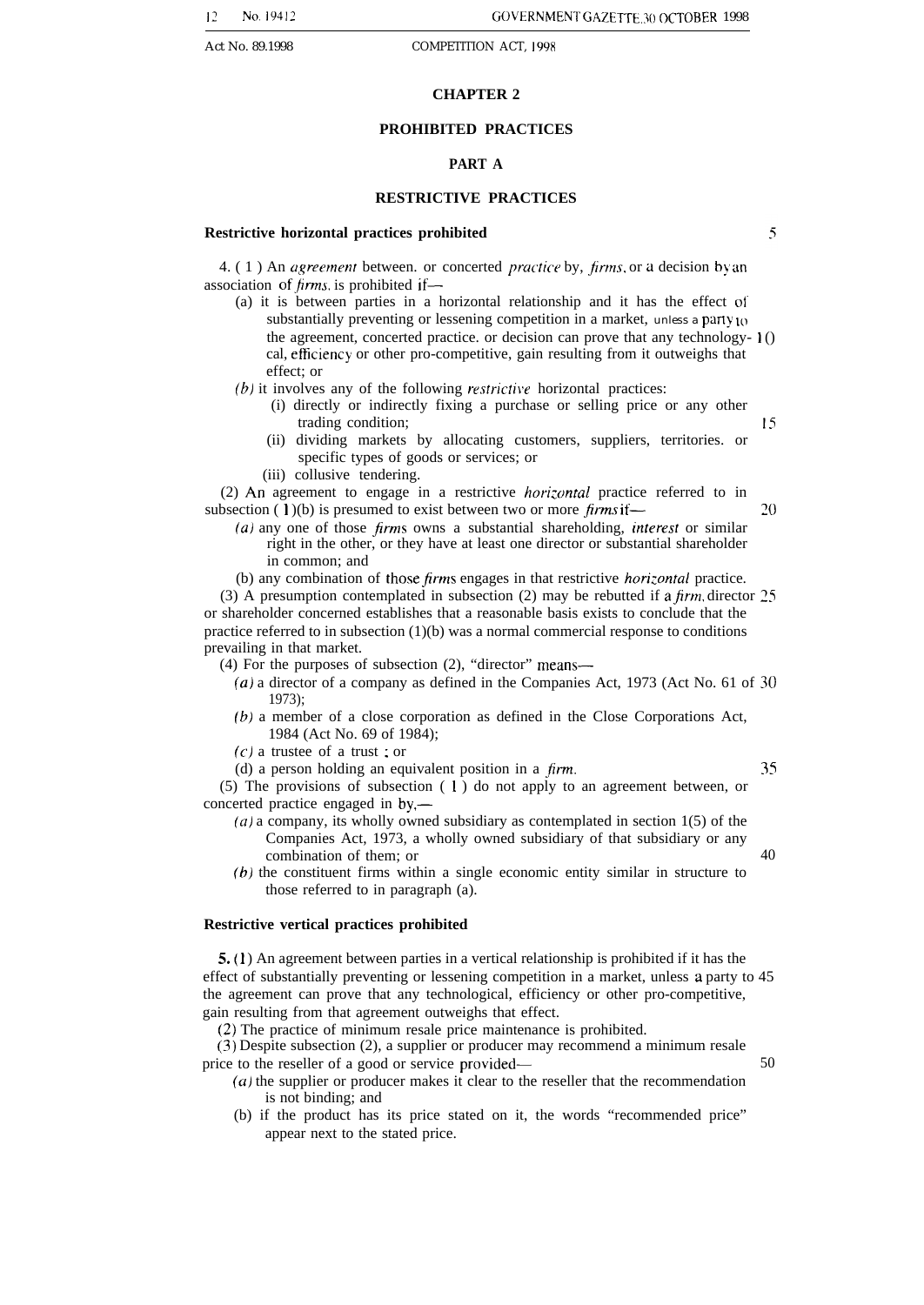#### **PART B**

#### **ABUSE OF A DOMINANT POSITION**

#### **Restricted application of Part**

**6.** (1) As soon as practicable after *this Act* comes into operation. and at intervals of not less than five years thereafter. the *Minister* must, in consultation with the Competition  $5$ Commission, and by notice in the  $Ga\text{-}ette$ -

- $(a)$  determine a threshold of annual turnover. or assets. in the Republic. either in general or in relation to specific industries. below which this Part does not apply to a *firm*; and
- (b) provide a method for the calculation of annual turnover or assets.  $10$

(2) A threshold determined by the *Minister* in terms of subsection (1) takes effect six months after the date of publication of that notice in the  $Ga\zeta$ -ette.

#### **Dominant firms**

- 7. A  $firm$  is dominant in a market if—
	- (a) it has at least  $45\%$  of that market: 15
		-
	- (b) it has at least 35%, but less than  $45\%$ , of that market, unless it can show that it does not have market power; or
	- (c) it has less than  $35\%$  of that market, but has *market power*.

#### **Abuse of dominance prohibited**

- 8. It is prohibited for a dominant  $f_{\ell m}$   $\uparrow$   $\uparrow$   $\uparrow$   $\uparrow$   $\uparrow$   $\uparrow$   $\uparrow$   $\uparrow$   $\uparrow$   $\uparrow$   $\uparrow$   $\uparrow$   $\uparrow$   $\uparrow$   $\uparrow$   $\uparrow$   $\uparrow$   $\uparrow$   $\uparrow$   $\uparrow$   $\uparrow$   $\uparrow$   $\uparrow$   $\uparrow$   $\uparrow$   $\uparrow$   $\uparrow$   $\uparrow$   $\uparrow$   $\up$ 
	- ( $a$ ) charge an excessive price to the detriment of consumers;
	- (b) refuse to give a competitor access to an essential facility when it is economically feasible to do so:
	- (c) engage in an exclusionary act, other than an act listed in paragraph  $(d)$ , if the anti-competitive efiect of that act outweighs its technological, efficiency or 25 other pro-competitive, gain; or
	- (d) engage in any of the following *exclusionary acts*, unless the *firm* concerned can show technological, efficiency or other pro-competitive, gains which outweigh the anti-competitive effect of its act:
		- (i) requiring or inducing a supplier or customer to not deal with a 30 competitor;
		- (ii) refusing to supply scarce goods to a competitor when supplying those goods is economically feasible:
		- (iii) selling  $\mathfrak{g}$  ods or services on condition that the buyer purchases separate goods or services unrelated to the object of a contract. or forcing a buyer 35 to accept a condition unrelated to the object of a contract;
		- (iv) selling goods *or services* below their marginal or average variable cost; or
		- (v) buying-up a scarce supply of intermediate goods or resources required by a competitor,  $40$

#### **Price discrimination by dominant firm prohibited**

**9.** ( I ) An action by a dominant *firm*, as the seller of *goods or services*, is prohibited price discrimination, if—

- ( $a$ ) it is likely to have the effect of substantially preventing or lessening competition: 45
- (b) it relates to the sale, in equivalent transactions. of goods or services of like grade and quality to different purchasers; and
- $(c)$  it involves discriminating between those purchasers in terms of—
	- (i) the price charged for the goods or services;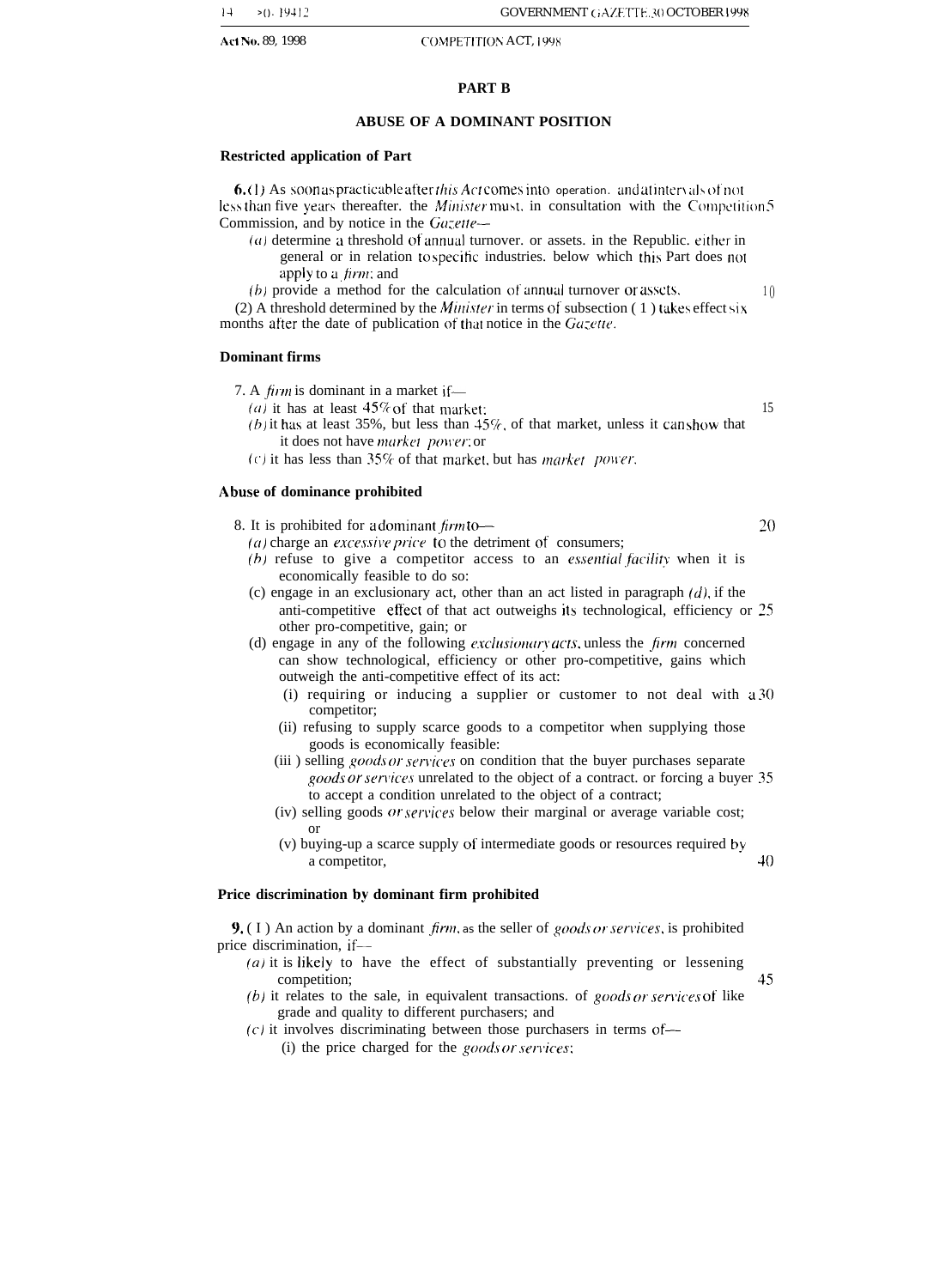- (ii) any discount. allowance. rebate or credit given or allowed in relation to the supply of  $goods$  or services;
- (iii) the provision of services in respect of [he goods or services: or
- (iv) payment for services provided in respect of the goods or services.

(2) Despite subsection (1), conduct involving differential treatment of' purchasers in 5 terms of any matter listed in paragraph  $(c)$  of that subsection is not prohibited price discrimination if the dominant  $\lim_{m \to \infty}$  establishes (hat the differential treatment-

- (a) makes only reasonable allowance for differences in cost or likely cost of manufacture, distribution, sale. promotion or delivery resulting from the differing places to which. methods by which. or quantities in which,  $goods$  or 10 services are supplied to different purchasers:
- $(b)$  is constituted by doing acts in good faith to meet a price or benefit offered by a competitor; or
- $(c)$  is in response to changing conditions affecting the market for the goods or services concerned, including— 15
	- (i) any action in response to the actual or imminent deterioration of' perishable goods:
	- (ii) any action in response to the obsolescence of goods:
	- (iii) a sale pursuant to a liquidation or sequestration procedure: or
	- (iv) a sale in good faith in discontinuance of business in the goods *or services*  $20$ concerned.

#### **PART C**

#### **EXEMPTIONS FROM APPLICATION OF CHAPTER**

#### **Exemption**

10.  $(1)$  A *firm* may apply to the Competition Commission to exempt an agreement. or 25 practice, or category of either agreements, or practices, from the application of this Chapter.

(2) Upon receiving an application in terms of subsection (1), the Competition Commission may—

- (a) advise the applicant in writing that the *agreement*, or practice, or category of  $30$ either agreements, or practices, does not constitute a prohibited practice in terms of this Chapter;
- (b) grant a conditional or unconditional exemption for a specified term, if the agreement, or practice, or category of either agreements, or practices concerned meets the requirements of subsection (3); or 35

(c) refuse to grant an exemption.

(3) The Competition Commission may grant an exemption in terms of subsection  $(2)(b)$ , if—

- (a) any restriction imposed on the firms concerned by the agreement. or practice, or category of either agreements, or practices, concerned, is required to attain 40 an objective mentioned in paragraph (b): and
- (b) the agreement, or practice, or category of either agreements, or practices, concerned, contributes to any of the following objectives:
	- (i) maintenance or promotion of exports:
	- (ii) promotion of the ability of small businesses, or  $\hbar r$  controlled or owned 4S by historically disadvantaged persons, to become competitive;
	- (iii) change in productive capacity necessary to stop decline in an industry; or
	- (iv) the economic stability of any industry designated by the Minister. after consulting the minister responsible for that industry.

(4) In addition to the provisions of subsections (2) and (3), the Competition 50 Commission may exempt an agreement, or practice, or category of either *agreements*, or practices, that relates to the exercise of a right acquired or protected in terms of the Performers' Protection Act, 1967 (Act No. 11 of 1967), the Plant Breeder's Rights Act. 1976 (Act No. 15 of 1976), the Patents Act, 1978 (Act No. 57 of 1978), the Copyright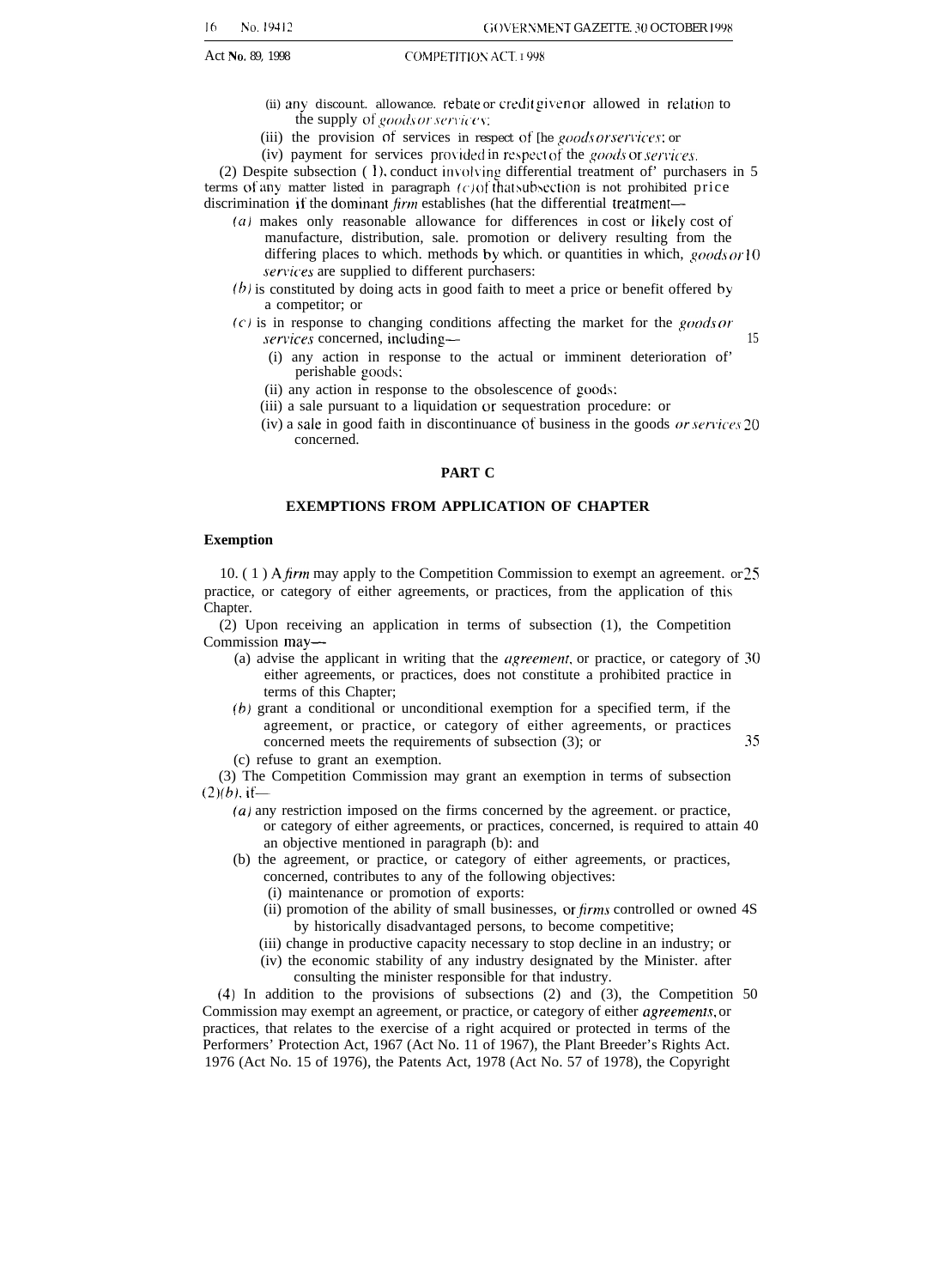Act. 1978 (Act No. 98 of 1978), the Trade Marks Act. 1993 (Act No. 194 of 1993) and the Designs Act, 1993 (Act No. 195 of 1993),

(5) The Competition Commission may revoke its written advice given in terms of subsection  $2(a)$ , or an exemption granted in terms o! subsection  $( 2 )$ (h), if—

 $(a)$  the advice was given. or the exemption was granted. on the basis of false or 5 incorrect information:

(b) a condition for the exemption is not fultilled: or

 $(c)$  the reason for granting the exemption no longer exists.

(6) Before granting an exemption in terms of subsection  $(2)$  or  $(4)$ . or revoking an exemption in terms of subsection (5), the Competition Commission must— 10

- (a) give notice in the  $Gazette$  of the application for an exemption. or of its intention to revoke that exemption: and
- $(b)$  allow interested parties  $30 \text{ days}$  from the date of that notice to make written representations as to why the exemption should not be granted or revoked.

(7) The Competition Commission must, by notice in the  $G_{\ell\ell, \ell\ell}$  give notice of any 15 exemption granted or revoked in terms of this section.

(8) The firm concerned. or any other person with a substantial material interest affected by a decision of the Competition Commission in terms of subsection  $(2)(b)$  or  $(c)$ , or subsections (4) or (5). may appeal against that decision to the Competition Tribunal in the prescribed manner. 20 and the state of the state of the state of the state of the state of the state of the state of the state of the state of the state of the state of the state of the state of the state o

#### **CHAPTER 3**

#### **MERGER CONTROL**

#### **Restricted application of Chapter**

**11. ( 1 )** As soon as practicable after this Act comes into operation. and at intervals of not less than five years thereafter, the *Minister* must, in consultation with the  $25$ Competition Commission, and by notice in the Gazette—

- (a) determine a threshold of combined annual turnover, or assets, in the Republic, either in general or in relation to specific industries, at or below which this Chapter does not apply to a merger;
- (b) determine a second threshold of combined annual turnover, or assets, in the 30 Republic, either in general or in relation to specific industries, higher than the threshold referred to in paragraph  $(a)$ , for the purpose of determining categories of mergers in terms of subsection (3); and
- $(c)$  provide a method for the calculation of annual turnover and assets.

(2) A threshold determined by the *Minister* in terms of subsection ( I ) takes effect six  $35$ months after the date of publication of that notice in the Gazette,

(3) For the purposes of this Chapter, at any time—

- (u) "an intermediate merger" means a merger or proposed merger with a value between the then current thresholds established in terms of subsection (1)(a) and  $(b)$  respectively: and  $\qquad 40$
- (b) "a large merger" means a merger or proposed merger with a value at or above the then current threshold established in terms of subsection  $(1)(b)$ .

#### **Merger defined**

**12. (** 1 ) For the purpose of this Chapter, "merger" means the direct or indirect acquisition or direct or indirect establishment of control. by one or more persons over all 45 significant *interests* in the whole or part of the business of a competitor, supplier. customer or other person. whether that control is achieved as a result of—

- (u) purchase or lease of the shares. interest, or assets of that competitor. supplier, customer or other person;
- (b) amalgamation or combination with that competitor, supplier, customer or 50 other person: or
- (c) any other means.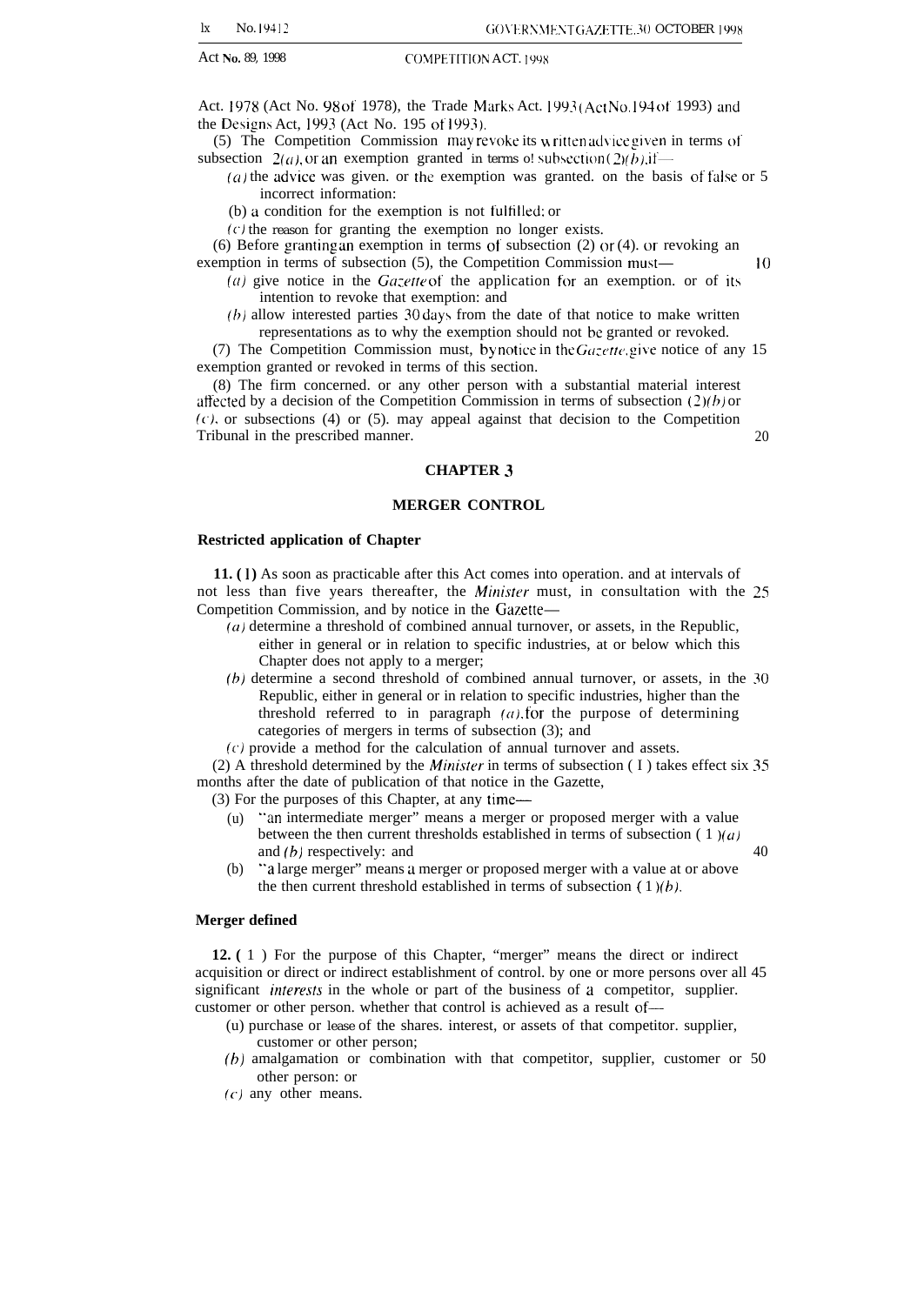(2) A person controls a  $\liminf$  that person—

- (a) beneficially owns more than one half of the issued share capital of the firm:  $(b)$  is entitled to vote a majority of the votes that may be cast at a general meeting
- of the  $\lim_{n \to \infty}$  or has the ability to control the voting of a majority of those votes, either directly or through a controlled entity of that person; 5
- (c) is able to appoint or to veto the appointment of a majority of the directors of the *firm*;
- $(d)$  is a holding company, and the firm is a subsidiary of that company as contemplated in section 1(3)(a) of the Companies Act, 1973 (Act No. 61 of 1973);  $10^{10}$
- $(e)$  in the case of a *firm* that is a trust. has the ability to control the majority of the votes of the trustees, to appoint the majority of the trustees, to appoint or change the majority of the beneficiaries of the trust;
- *(f)* in the case of a close corporation, owns the majority of members' interest, or controls directly, or has the right to control the majority of members' votes in 15 the close corporation; or
- *(g')* has the ability to materially influence the policy of the firm in a manner comparable to a person who, in ordinary commercial practice, can exercise an element of control referred to in paragraphs (a) to  $(f)$ .

#### **Notification of merger required** 20

13. ( 1 ) Any party to an intermediate or large merger must notify the Competition Commission of that merger no more than seven days after the earlier of—

- $(a)$  the conclusion of the merger *agreement*;
- (b) the public announcement of a proposed merger bid; or
- $(c)$  the acquisition by any one of the parties to that merger, of a controlling *interest* 25 in another.

(2) A party that is required in terms of subsection (1) to notify the Competition Commission of a merger must provide a copy of that notice to a representative trade union representing the employees of any of the merging  $\oint r \, \text{m/s}$ , and, if there is no representative trade union in one of the merging firms, the notice in respect of that firm, 30 must be directed to-

- $(a)$  any registered trade union that represents a substantial number of the employees of that  $\lim_{m \to \infty}$
- (b) if there are no registered trade unions in that  $\lim_{m \to \infty}$ , the employees concerned, or representatives of the employees concerned. 35

(3) The parties to an intermediate or large merger must not implement that merger until they have received approval from either the Competition Commission in terms of section 14( 1), the Competition Tribunal in terms of section 15(2) or the Competition Appeal Court in terms of section 17.

#### **Competition Commission merger proceedings** 40

14. ( 1 ) Within 30 days after receiving notice of an intermediate merger, the Competition Commission must—

- (a) extend the period in which it has to consider the proposed merger by a period not exceeding 60 days, and in that case, issue an extension certificate to any party that notified it of the merger; or 45
- (b) after considering the merger in terms of section 16-
	- (i) approve the merger by issuing a clearance certificate;
	- (ii) approve the merger subject to any conditions; or
	- (iii) prohibit implementation of the merger.

(2) If, upon the expiry of the 30 day period provided for in subsection (1), the 50 Competition Commission has not issued any of the certificates referred to in that subsection, or upon the expiry of an extension period contemplated in subsection (1) $(a)$ ,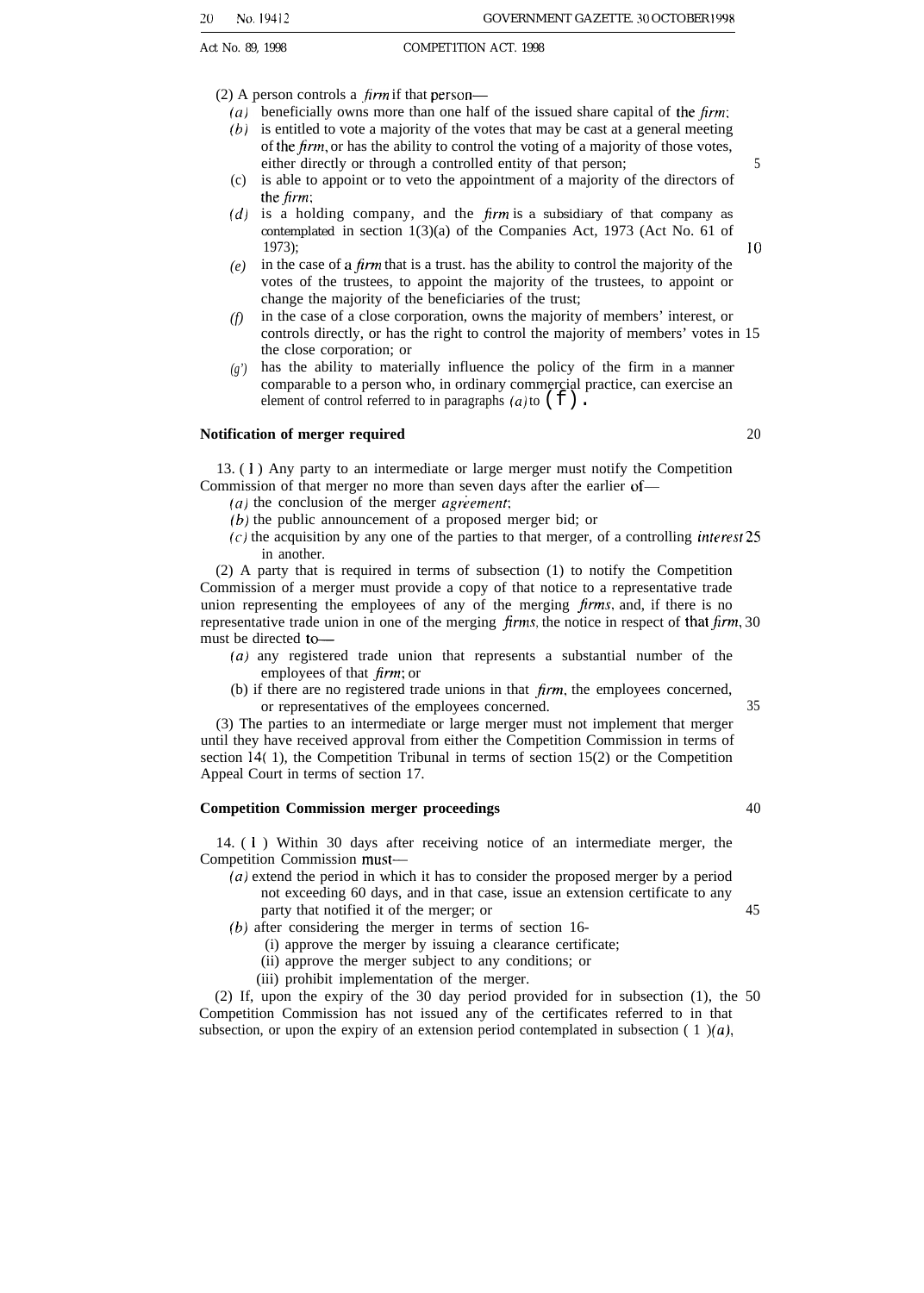the Commission has not issued a certificate referred to in subsection ( $1$ )(b). the Commission will be deemed to have approved the merger. subject to subsection (5).

(3) After receiving notice of a large merger, the Competition Commission. must refer that notice to the Competition Tribunal and to the Minister. and must within the prescribed time, forward to the Competition Tribunal and the Minister arecommendation whether implementation of the merger should be either — 5

 $(a)$  approved:

 $(b)$  approved subject to any conditions; or

(c) prohibited.

(4) Upon making a decision in terms of subsection (1) or (2). or a referml and 10 recommendation in terms of subsection (3), the Competition Commission must —

(a) issue written reasons for the decision or recommendation; and

(b) publish a notice of the decision. or referral and recommendation, in the Gazette.

(5) The Competition Commission may revoke a decision to approve or conditionally approve a merger in terms of subsection  $(1)$  if — 15

 $(a)$  the decision was based on incorrect information for which a party to the merger is responsible;

 $(b)$  the approval was obtained by deceit; or

20

 $(c)$  a firm concerned has breached an obligation attached to the decision. (6) Despite the time limits set out in this section. if. in terms of subsection (5). the Competition Commission revokes a decision to approve a merger. the Commission may prohibit that merger even though any of those time limits may have elapsed,

#### **Competition Tribunal merger proceedings**

**15. (** 1 ) If the Competition Commission approves a merger subject to any conditions in terms of section  $14(1)(b)(ii)$ , or prohibits a merger in terms of section  $14(1)(b)(iii)$ , a party to the merger may, by written notice in the prescribed form, request the Competition Tribunal to consider the conditions or prohibited merger. 25

(2) Upon receiving a referral of a large merger and recommendation from the Competition Commission in terms of section  $14(3)$ , or a request from a party to an intermediate merger in terms of subsection ( 1 ). the Competition Tribunal must consider the merger in terms of section 16. and the recommendation or decision, as the case may be. of the Competition Commission. and must within the prescribed time-30

 $(a)$  approve the merger;

(b) approve the merger subject to any conditions: or

(c) prohibit implementation of the merger.

(3) Section 14(4). (5) and (6). each read with the changes required by the context. apply to the Competition Tribunal in relation to any merger that it is required to consider in terms of subsection (2),

#### **Consideration of Mergers**

**16. ( 1 )** Whenever required to consider a merger. the Competition Commission or Competition Tribunal must initially determine whether or not the merger is likely to substantially prevent or lessen competition, by assessing the factors set out in subsection  $(2)$ , and-

- (a) if it appears that the merger is likely to substantially prevent or lessen 45 competition, the Commission or the Tribunal must then determine—
	- (i) whether the merger is likely to result in any technological, efficienc or other pro-competitive. gain which will be greater than. and offset. the effects of any prevention or lessening of competition, that may result or

40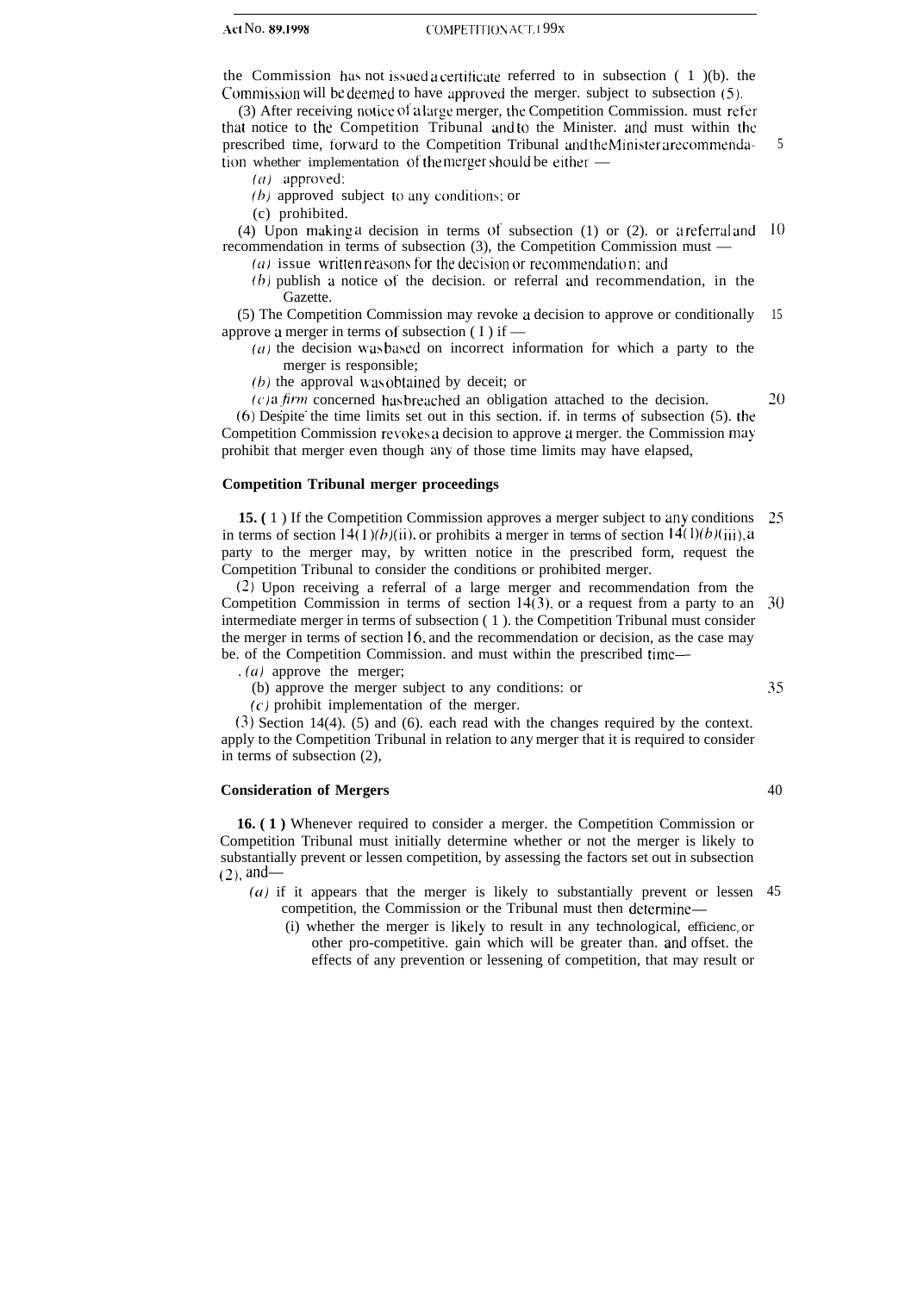is likely to result from the merger, and would not likely be obtained if the merger is prevented: and

- (ii) whether the merger can or cannot be justified on substantial public interest grounds by assessing the factors set out in subsection  $(3)$ ; and
- (b) otherwise, must determine whether the merger can or cannot be justified on substantial public interest grounds by assessing the factors set out in subsection  $(3)$ .

(2) When determining whether or not a merger is likely to substantially prevent or lessen competition, the Competition Commission or the Competition Tribunal must assess the strength of competition in the relevant market. and the probability that the firms in the market after the merger will behave competitively or co-operatively, taking into account any factor that is relevant to competition in that market. including— 10

- (i) the actual and potential level of import competition in the market:
- (ii) the ease of entry into the market. including tariff and regulatory barriers:
- (iii) the level, trends of concentration, and history of collusion, in the market: 15
- (iv) the degree of countervailing power in the market:
- (v) the likelihood that the acquisition would result in the merged  $f_{\text{irr}}$  having market power;
- (vi) the dynamic characteristics of the market. including growth, innovation, and product differentiation:
- (vii) the nature and extent of vertical integration in the market:
- (viii) whether the business or part of the business of a party to the merger or proposed merger has failed or is likely to fail; and

(ix ) whether the merger will result in the removal of an effective competitor.

(3) When determining whether a merger can or cannot be justified on public interest 25 grounds. the Competition Commission or the Competition Tribunal must consider the effect that the merger will have on—

- (i) a particular industrial sector or region;
- (ii) employment;
- (iii) the ability of small *businesses*, or *firms* controlled or owned by historically disadvantaged persons, to become competitive; and 30
- (iv) the ability of national industries to compete in international markets.

#### **Competition Appeal Court Merger Proceedings**

**17. (** 1 ) Within 30 days after notice of a decision by the Competition Tribunal in terms of section 15(2), a party to the merger, or any other person who. in terms of section 35 13(2), is required to be given notice of the merger, may appeal to the Competition Appeal Court from that decision, and the Court must either—

 $(a)$  set aside the decision of the Tribunal:

- (b) amend that decision by ordering restrictions or by including conditions: or
- (c) confirm that decision.

40

5

20

#### **Minister may participate in proceedings**

**18,** In order to make representations on any public interest ground referred to in section 16(3), the Minister may participate as a party in any merger proceedings before the Competition Commission, the Competition Tribunal or the Competition Appeal Court, in the manner provided for in rules made in terms of section 21 (4), 27(2) or 4538( $1)(c)$ , respectively.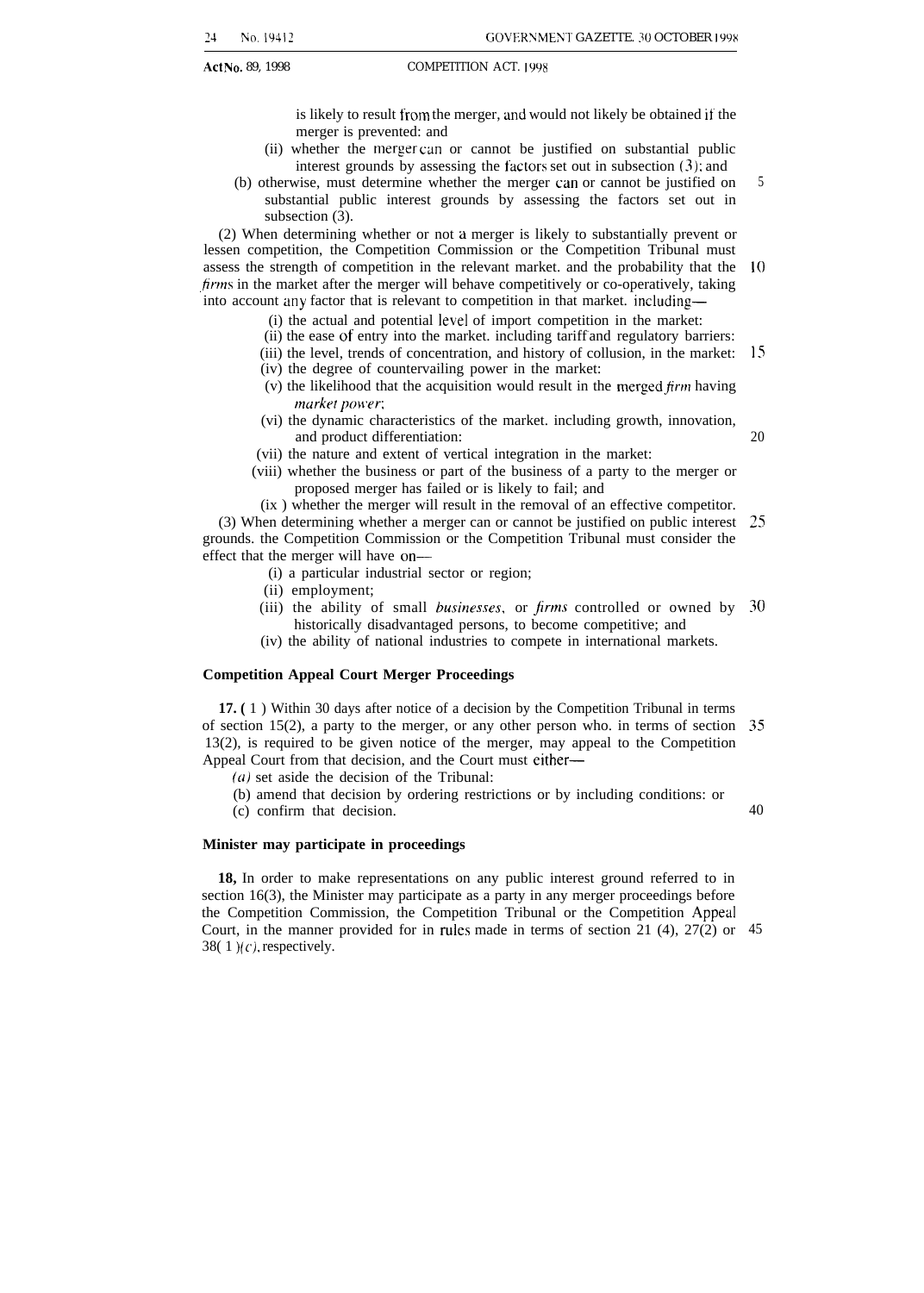#### **CHAPTER 4**

#### **COMPETITION COMMISSION. TRIBUNAL AND COURT**

#### **PART A**

#### **THE COMPETITION CON1M1SS1ON**

#### **Establishment and constitution of Competition Commission <sup>5</sup>**

**19. (** 1 ) There is hereby established a body to be known as the Competition Commission, which—

*(a)* has jurisdiction throughout the Republic:

 $(b)$  is a juristic person; and

(c) must exercise its functions in accordance with  $this$  Act.  $10$ 

(2) The Competition Commission consists of the Commissioner and one or more Deputy Commissioners as may be necessary, appointed by the *Minister* in terms of this Act.

#### **Independence of Competition Commission**

20. (1) The Competition Commission— [5] [5]

(u) is independent and subject only to the *Constitution* and the law; and

 $(b)$  must be impartial and must perform its functions without fear, favour, or prejudice.

(2) The Commissioner, each Deputy Commissioner and each member of the staff of  $t$ he Competition Commission, must not— $20$ 

- $(a)$  engage in any activity that may undermine the integrity of the Commission;
- (b) participate in any investigation, hearing or decision concerning a matter in respect of which that person has a direct financial interest or any similar personal interest;
- $(c)$  make private use of, or profit from, any *confidential* information obtained as 25 a result of performing that person's official functions in the Commission; or
- (d) divulge any information referred to in paragraph  $2(c)$  to any third party, except as required as part of that person's official functions within the Commission.

(3) Each organ of state must assist the Commission to maintain its independence and impartiality, and to effectively carry out its powers and duties. 30

#### **Functions of Competition Commission**

- **21.** (1) The Competition Commission is responsible to—
	- $(a)$  implement measures to increase market transparency;
	- $(b)$  implement measures to develop public awareness of the provisions of *this Act*;
	- (c) investigate and evaluate alleged contravention of Chapter 2; 35
	- (d) grant or refuse applications for exemption in terms of Chapter 2;
	- (e) authorise, with or without conditions, prohibit or refer mergers of which it receives notice in terms of Chapter 3;
	- (f) negotiate and conclude consent orders in terms of section 63;
	- $(g)$  refer matters to the Competition Tribunal, and appear before the Tribunal, as 40 required by this Act;
	- $(h)$  negotiate agreements with any *regulatory authority* to co-ordinate and harmonise the exercise of jurisdiction over competition matters within the relevant industry or sector. and to ensure the consistent application of the principles of this Act: 45
	- (i) participate in the proceedings of any regulatory authority;
	- (j) advise, and receive advice from any *regulatory* authority: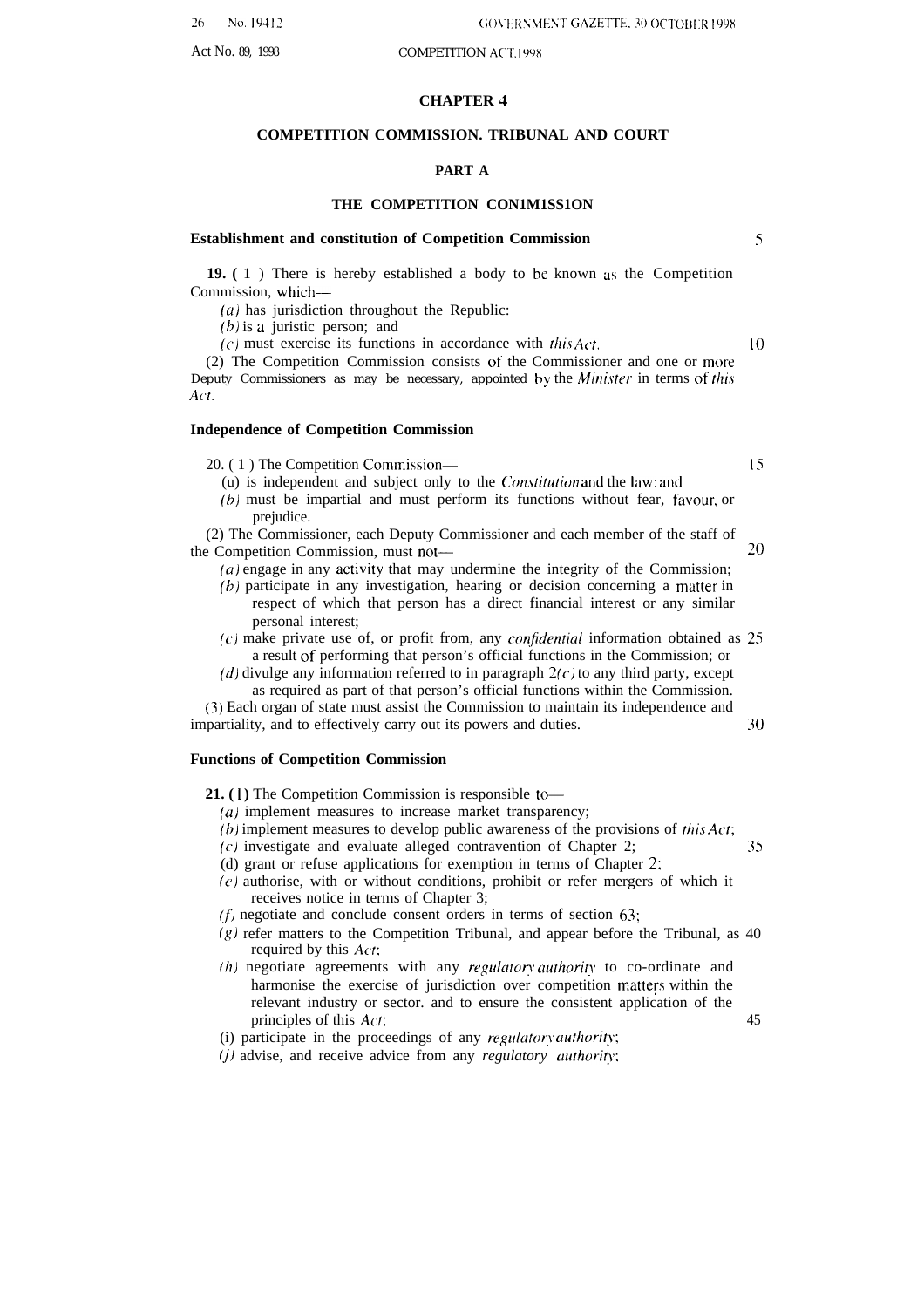$(k)$  over time, review legislation and public regulations, and report to the Minister concerning any provision that permits uncompetitive behaviour; and

(I) deal with any other matter referred to it by the Tribunal.

(2) In addition to the functions listed in subsection ( 1), the Competition Commission  $\text{may}$ —5

- (a) report to the Minister on any matter relating to the application of *this Act*;
- (b) enquire into and report to the Minister on any matter concerning the purposes of this Act; and

(c) perform any other function assigned to it in terms of this or any other Act. (3) The Minister must table in the National Assembly any report submitted in terms 10 of subsection  $(I)(k)$ , and any report submitted in terms of subsection  $(2)$  if that report deals with a substantial matter relating to the purposes of this Act-

- (a) within 14 days after receiving that report from the Competition Commission, if Parliament is in session at that time; or
- (b) if Parliament is not in session, within 14 days after the commencement of the 15 next session.

(4) The Minister may, in consultation with the Competition Commission, and by notice in the Gazette, prescribe *regulations* for matters relating to the functions of the Commission, including—

 $(a)$  forms;  $20$ 

- (b) time periods;
- $(c)$  information required;
- $(d)$  additional definitions;
- (e) filing fees;
- $(f)$  access to confidential *information*; 25
- (g) manner and form of participation in Commission procedures; and
- $(h)$  procedures.

#### **Appointment of Commissioner**

22. (1) The Minister must appoint a person with suitable qualifications and experience in economics, law, commerce, industry or public affairs to be the Commissioner for a 30 term of five years.

(2) The Minister may re-appoint a person as Commissioner at the expiry of that person's term of office.

(3) The Commissioner, who is the Chief Executive Officer of the Competition Commission, is responsible for the general administration of the Commission and for 35 carrying out any functions assigned to it in terms of *this Act*, and must—

- (a) perform the functions that are conferred on the Commissioner by or in terms of this Act;
- (b) manage and direct the activities of the Commission; and

 $(c)$  supervise the Commission's staff.  $(40)$ 

(4) The Minister must, in consultation with the Minister of Finance, determine the Commissioner's remuneration, allowances, benefits, and other terms and conditions of employment.

(5) The Commissioner, on one month written notice addressed to the Minister, may resign as Commissioner. 45

(6) The Minister—

- (a) must remove the Commissioner from office if that person becomes subject to any of the disqualifications referred to in section  $28(3)(a)$  to  $(d)$ ; and
- (b) other than as provided in paragraph (a), may remove the Commissioner from office only for — 50
	- (i) serious misconduct;
	- (ii) permanent incapacity; or
	- (iii) engaging in any activity that may undermine the integrity of the Competition Commission.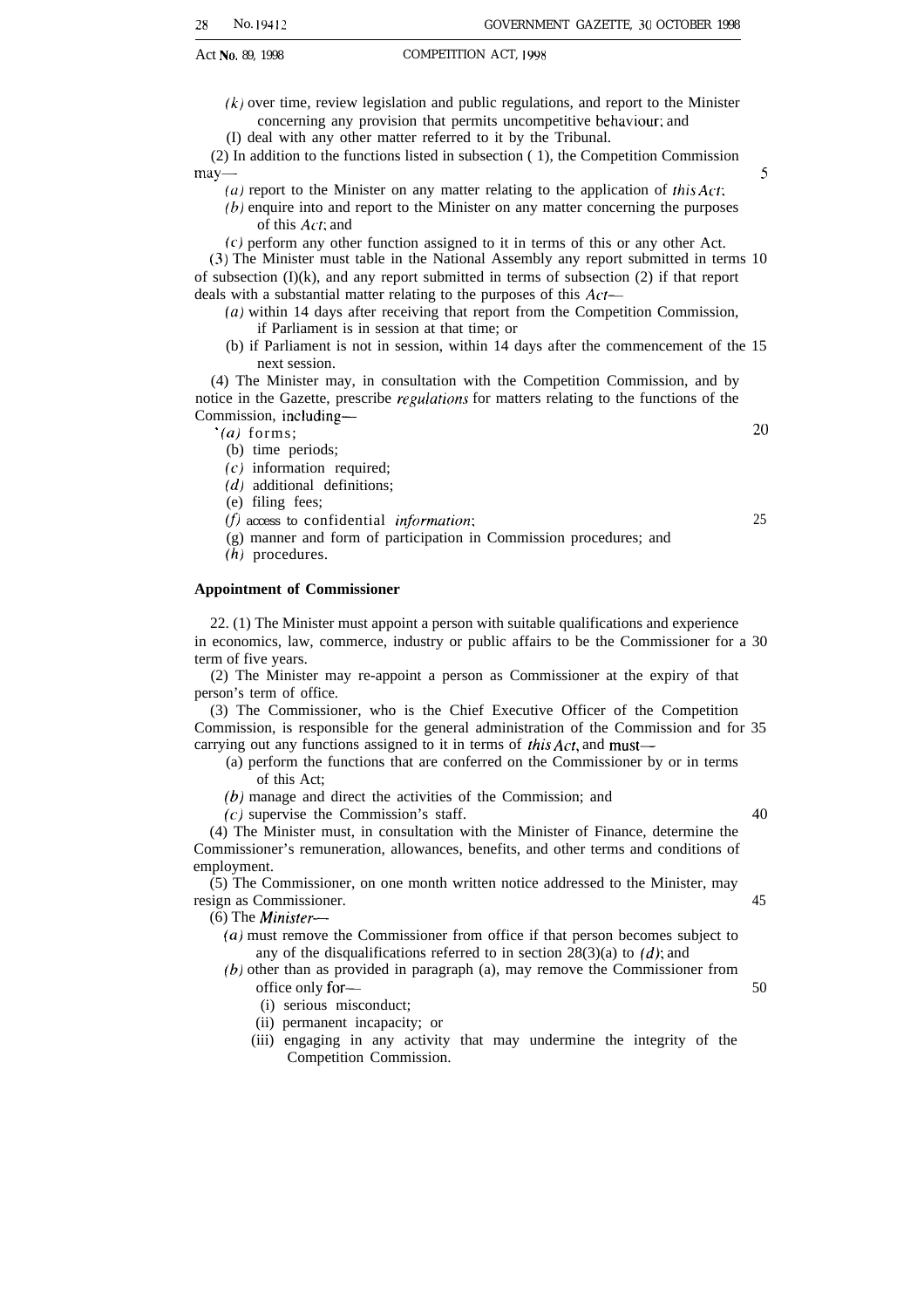#### **Appointment of Deputy Commissioner**

23.  $(1)$  The *Minister* must appoint at least one person, and may appoint other persons. with suitable qualifications and experience in economics, law, commerce. industry or public affairs as Deputy Commissioner to assist the Commissioner in carrying out the functions of the Competition Commission. 5

 $(2)$  The *Minister* must designate a Deputy Commissioner to perform the functions of the Commissioner whenever-

the Commissioner is unable for any reason to perform the functions of the Commissioner; or

 $(b)$  the office of Commissioner is vacant.  $\qquad 10$ 

#### **Appointment of inspectors**

24. (1) The Commissioner may appoint any person in the service of the Competition Commission, or any other suitable person. as an inspector.

(2) The *Minister* may. in consultation with the Minister of Finance, determine the remuneration paid to a person who is appointed in terms of subsection  $( 1)$ , but who is not 15 in the full-time service of the Competition Commission.

(3) An inspector must be provided with a certificate of appointment signed by tbe Commissioner stating that the person has been appointed as an inspector in terms of this Act.

(4) When an inspector performs any function in terms of Chapter 5. the inspector 20  $must-$ 

 $(a)$  be in possession of a certificate of appointment issued to that inspector in terms of subsection (3); and

( $b$ ) show that certificate to any person who--

(i) is affected by the exercise of the functions of the inspector; and  $\frac{1}{5}$ (ii) requests to see the certificate.

#### **Staff of Competition Commission**

25. (1) The Commissioner may—

 $(a)$  appoint staff, or contract with other persons. to assist the Competition Commission in carrying out its functions; and 30

 $(b)$  in consultation with the *Minister* and the Minister of Finance, determine the remuneration, allowances, benefits, and other terms and conditions of appointment of each member of the staff.

#### **PART B**

#### **THE COMPETITION TRIBUNAL** 35

#### **Establishment and constitution of Competition Tribunal**

26. (1) There is hereby established a body to be known as the Competition Tribunal, which—

 $(a)$  has jurisdiction throughout the Republic:

 $(b)$  is a juristic person;  $40$ 

 $(c)$  is a Tribunal of record; and

 $(d)$  must exercise its functions in accordance with this Act.

(2) The Competition Tribunal consists of a Chairperson and not less than three. but not more than ten, other women or men appointed by the President, on a full or parr-time basis, on the recommendation of the Minister, from among persons nominated by the 45 *Minister* either on the *Minister's* initiative or in response to a call for nominations, which must be published by the Minister in the Gazette.

(3) The President must-

(a) appoint the Chairperson and other members of the Competition Tribunal on the date that *this*  $\overline{Act}$  comes into operation; and  $\overline{50}$ 

(b) appoint a person to fill any vacancy on the Tribunal.

(4) Section 20. read with the changes required by the context, applies to the Competition Tribunal.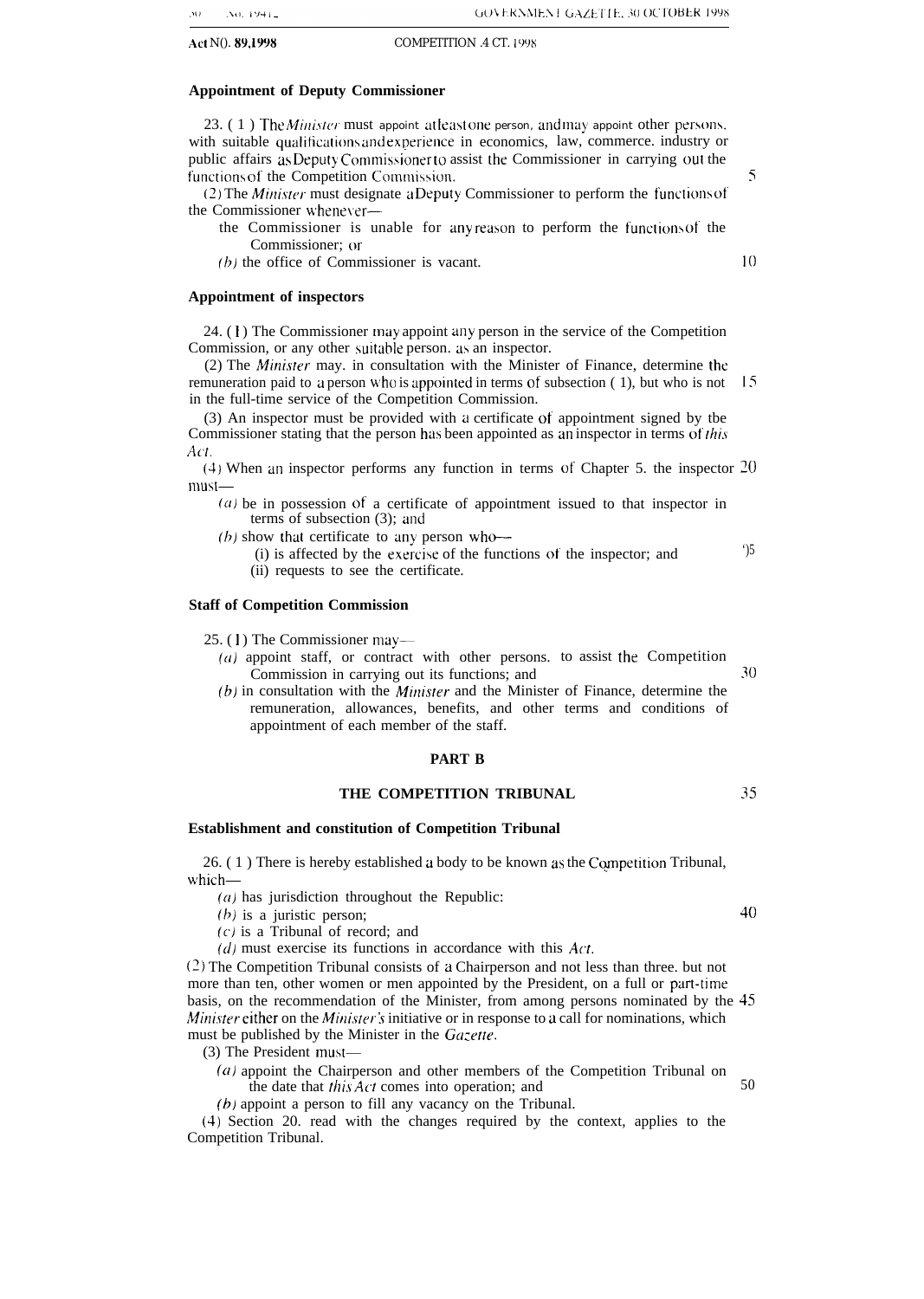#### **Functions of Competition Tribunal**

27. (1) Upon a matter being referred to it in terms of *this Act*, the Competition Tribunal may—

- ( $a$ ) grant an exemption from a relevant provision of this Act;
- (b) authorise a merger, with or without conditions, or prohibit a merger; 5
- (c) adjudicate in relation to any conduct prohibited in terms of Chapter 2 or 3, by
	- determining whether prohibited conduct has occurred. and if so. impose a remedy provided for in Chapter 6; or
- (d) grant an order for costs in terms of section 57.

(2) Section 2 I (4), read with the changes required by the context, applies to the 10 Competition Tribunal.

#### **Qualifications of members of Competition Tribunal**

28. ( 1 ) The Chairperson and other members of the Competition Tribunal, viewed collectively must—

(a) represent a broad cross-section of the population of the Republic; and 15

- (b) comprise sufficient persons with legal training and experience to satisfy the requirements of section  $31(2)(a)$ .
- (2) Each member of the Competition Tribunal must—
	- $(a)$  be a citizen of South Africa, who is ordinarily resident in South Africa;
	- (b) have suitable qualifications and experience in economics, law, commerce, 20 industry or public affairs; and
- $(c)$  be committed to the purposes and principles enunciated in section 2.
- (3) A person may not be a member of the Competition Tribunal if that person—
	- $(a)$  is an office-bearer of any party, movement, organisation or body of a partisan political nature; 25
	- (b) is an unrehabilitated insolvent;
	- (c) is subject to an order of a competent court holding that person to be mentally unfit or disordered; or
	- (d) has been convicted of an offence committed after the Constitution of the Republic of South Africa. 1993 (Act No. 200 of 1993), took effect, and 30 sentenced to imprisonment without the option of a fine.

#### **Term of office of members of Competition Tribunal**

29. (1) Subject to subsection (2), the Chairperson and each other member of the Competition Tribunal serves for a term of five years.

(2) The President may re-appoint a member of the Competition Tribunal at the expiry 35 of that member's term of office, but no person may be appointed to the office of the Chairperson of the Tribunal for more than two consecutive terms.

(3) The Chairperson, on one month written notice addressed to the Minister, may—

(a) resign from the Competition Tribunal; or

(b) resign as Chairperson, but remain as a member of the Tribunal. 40

(4) A member of the Competition Tribunal other than the Chairperson may resign by giving at least one month's written notice to the Minister.

- (5) The President, *on* the recommendation of the Minister,
	- (a) must remove the Chairperson or any other member of the Competition Tribunal from office if that person becomes subject to any of the disqualify- 45 cations referred to in section 28(3); and
	- $(b)$  other than as provided in subsection  $(a)$ , may remove the Chairperson or a member from office only for—
		- (i) serious misconduct;
		- (ii) permanent incapacity; or 50

(iii) engaging in any activity that may undermine the integrity of the Tribunal.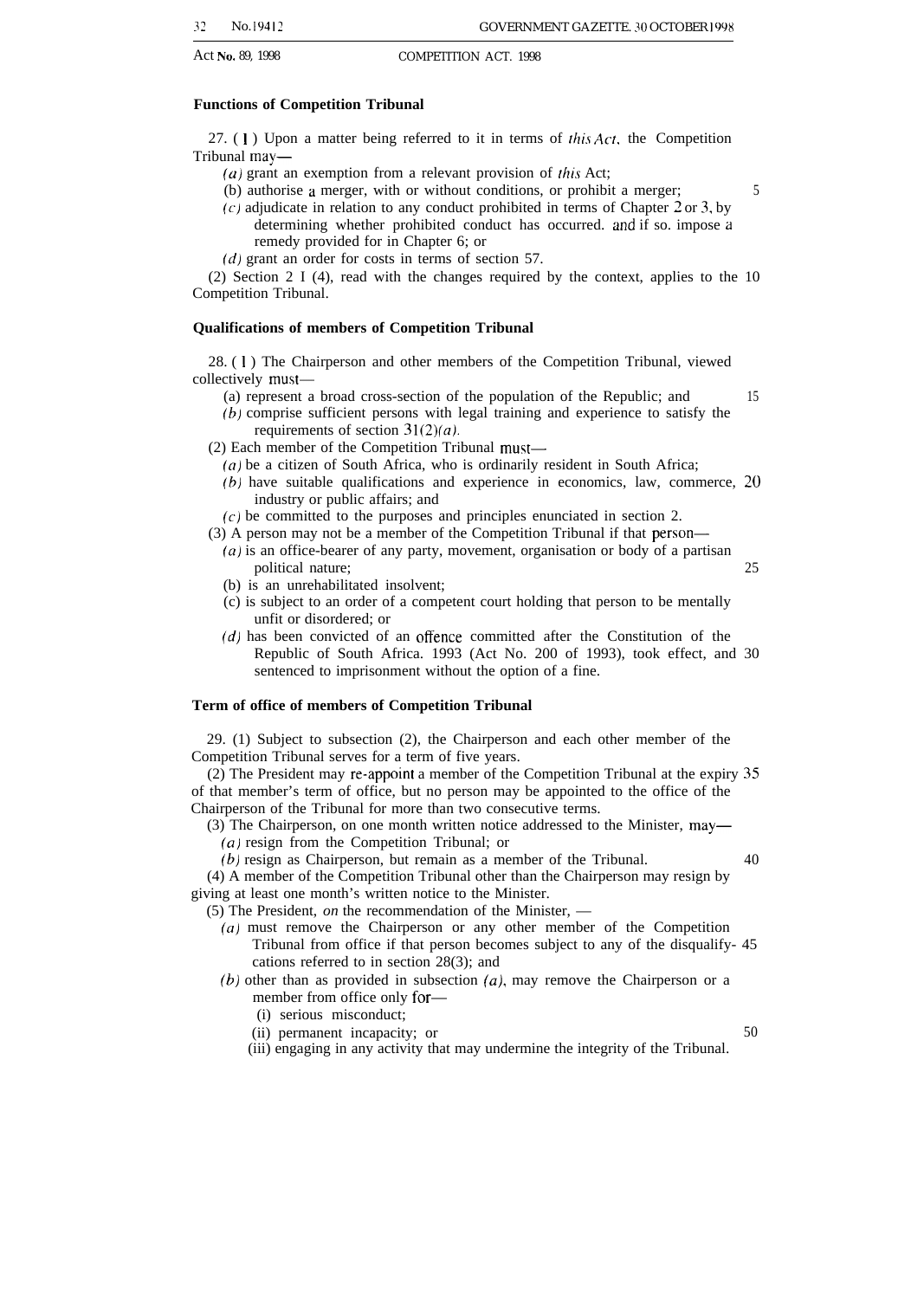#### **Deputy Chairperson of Competition Tribunal**

30. (1) The President must. on the recommendation of the *Minister*, designate a member of the Competition Tribunal as Deputy Chairperson of the Tribunal.

- (2) The Deputy Chairperson performs the functions of Chairperson whenever—  $(a)$  the office of Chairperson is vacant: or
	- $(b)$  the Chairperson is for any other reason [temporarily unable to perform the functions of Chairperson.

#### **Competition Tribunal proceedings**

**31. (I)** The Chairperson is responsible to manage the caseload of the Competition Tribunal. and must assign each matter referred to the Tribunal to a panel composed of  $\sqrt{10}$ any three members of the Tribunal.

(2) When assigning a matter in terms of subsection  $(1)$ . the Chairperson must—

 $(a)$  ensure that at least one member of the panel is a person who has legal training and experience: and

15  $(b)$  designate a member of the panel to preside over the panel's proceedings.

(3) If. because of withdrawal from a hearing in terms of section 32. resignation. illness or death, a member of the panel is unable to complete the proceedings in a matter assigned to that panel, the Chairperson must—

- ( $a$ ) direct that the hearing of that matter proceed before any remaining members of' the panel subject to the requirements of subsection  $(2)(u)$ ; or
- (b) terminate the proceedings before that panel and constitute another panel. which may include any member of the original panel. and direct that panel to conduct a new hearing.

(4) The decision of a panel on a matter referred to it must be in writing and include reasons for that decision.

(5) A decision of a majority of the members of a panel is the decision of the Tribunal.

#### **Conflicts and disclosure of interest by members of Competition Tribunal**

32. ( 1 ) A member of the Tribunal may not represent any person before a panel of the Tribunal.

(2) If, during a hearing, it appears to a member of the Competition Tribunal that a 30 matter concerns a financial or other interest of that member contemplated in section  $20(2)(b)$ , that member must-

(a) immediately and fully disclose the fact and nature of that interest to the Chairperson and to the presiding member at that hearing: and

(b) withdraw from any further involvement in that hearing.

### **Acting by member of Competition Tribunal after expiry of term of office**

33. If, on the expiry of the term of office of a member of the Competition Tribunal, that member is still considering a matter before the Tribunal, that member may continue to act as a member in respect of that matter only.

#### **Remuneration and benefits of members of Competition Tribunal**

34. ( 1 ) The Minister may, in consultation with the Minister of Finance, determine the remuneration, allowances, and other benefits of the Chairperson. Deputy Chairperson and other members of the Competition Tribunal.

(2) The *Minister* may not during the term of office of a member of the Competition Tribunal, reduce the member's salary, allowances or benefits.

(3) The Minisler may determine any other conditions of appointment not provided for in this section.

### **Staff of Competition Tribunal**

35. The Chairperson may—

(a) appoint staff. or contract with other persons. to assist the Competition Tribunal 50in carrying out its functions; and

## 20

5

## 35

40

45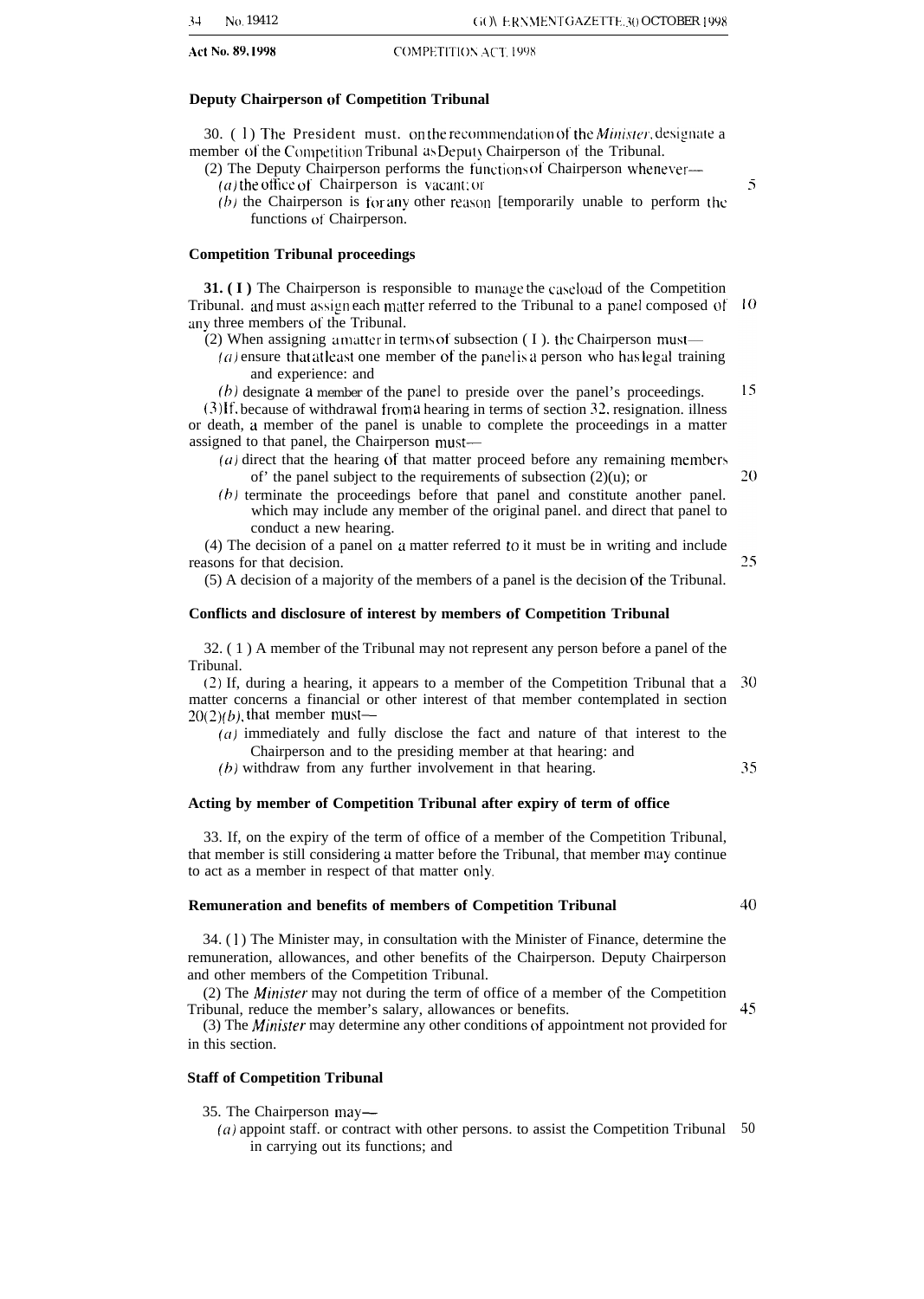$(b)$  in consultation with the *Minister* and the Minister of Finance, determine the remuneration, allowances. benefits, and other terms and conditions of appointment of a member of the staff.

### **PART C**

## **THE COMPETITION APPEAL COURT** 5

#### **Establishment and constitution of Competition Appeal Court**

36. (1) There is hereby established a court to be known as the Competition Appeal Court, which —

(a) is a court contemplated in section  $166(e)$  of the Constitution with a status similar to that of a High Court; 10

(b) has jurisdiction throughout the Republic; and

(c) is a court of record.

(2) The Competition Appeal Court consists of members appointed by the President in accordance with section 174 of the Constitution, and comprises—

- (a) at least three members, each of whom is a judge of the High Court, and one of 15 whom must be designated by the President to be Judge President of the Competition Appeal Court; and
- (b) two other members, each of whom—
	- (i) is a citizen of South Africa, and is ordinarily resident in the Republic;
	- (ii) has suitable qualifications and experience in economics, Iawi commerce, 20 industry or public affairs; and
	- (iii) is committed to the purposes and principles mentioned in section 2.

#### **Function of Competition Appeal Court**

37. (1) The Competition Appeal Court may consider any appeal from, or review of, a decision of the Competition Tribunal. 25

(2) The Competition Appeal Court may—

(a) confirm, amend or set aside a decision or order that is the subject of an appeal or review from the Competition Tribunal; and

(b) give any judgment or make any order that the circumstances require.

#### **Business of Competition Appeal Court** 30

38. (1) The Judge President of the Competition Appeal Court—

 $(a)$  is responsible to supervise and direct the work of the Court;

(b) must preside at proceedings of the Court; and

(c) by notice in the Gazette, may make rules for the proceedings of the Court.

(2) A matter before the Competition Appeal Court must be heard by the full Court. 35

(3) The decision of a majority of the members of the Competition Appeal Court is the decision of the Court.

(4) Despite subsection (2) and (3), any matter of law arising for decision by the Competition Appeal Court, and any question as to whether a matter for decision is a matter of fact or a matter of law, must be decided only by the members appointed in 40 terms of section  $36(2)(a)$ , and a decision by a majority of them is the decision of the court.

(5) A decision of the Competition Appeal Court must be in writing and include reasons for that decision.

#### Terms of office of members of Competition Appeal Court 45

39. (1) Subject to subsection (2)—

 $(a)$  sections 26(3) and 33, each read with the changes required by the context, apply to the Competition Appeal Court; and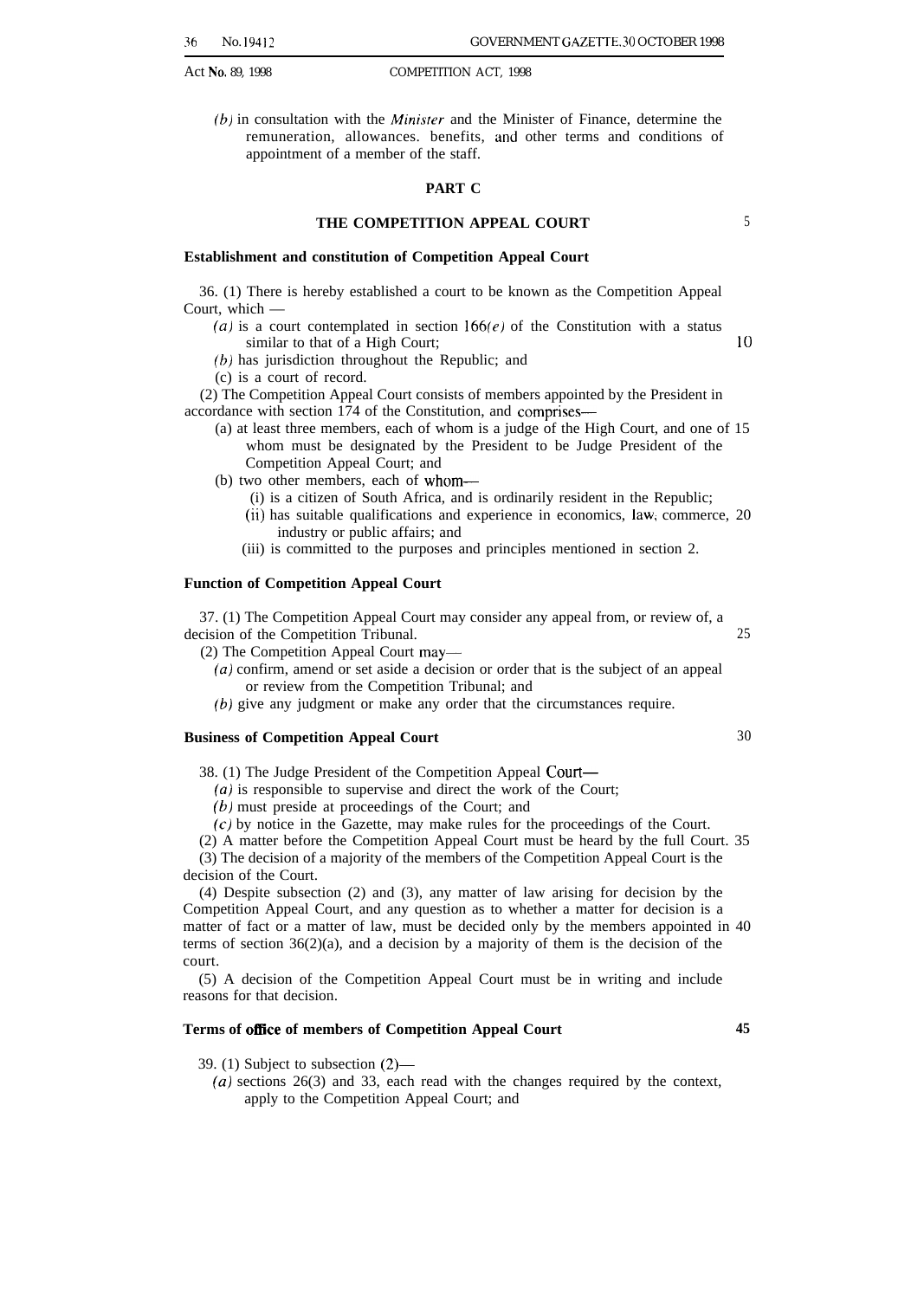(b) Sections 28,29, 32, and 34 each read with the changes required by the context, apply to the members of the Court appointed in terms of section  $36(2)(b)$ .

(2) In addition to the provisions of' subsection ( I )(*a*), the following rules apply to the Judge President and each other member of the Competition Appeal Court appointed in terms of section  $36(2)(a)$ : 5

(a) A member is appointed for a tixed term determined by the President at the time of appointment,

(b) a member may resign from the Court by giving written notice to the President,  $(c)$  a member holds office until—

(i) the member's term of office in the Court ends; I o

(ii) the member's resignation takes effect;

(iii) the member is removed from office: or

(iv) the member ceases to be a judge of the High Court.

(3) The Judge President is appointed for a fixed term determined by the President at the time of appointment, 15

(4) The Judge president may resign from the Competition Appeal Court by giving written notice addressed to the President.

(5) A person holds office as Judge President of the Competition Appeal Cofirt until—

(*a*) that person's term of office in the Court ends:

(b) that person's resignation takes effect;  $20$ 

 $(c)$  that person is removed from office: or

 $(d)$  that person ceases to be a judge of the High Court.

(6) The tenure of office. the remuneration, and the terms and conditions of appointment applicable to a judge of the High Court in terms of the Judges Remuneration and Conditions of Employment Act, 1989 (Act No. 88 of 1989). are not 25 affected by that judge's appointment and concurrent tenure of office as a member of the Competition Appeal Court appointed in terms of section 36(2)(u).

(7) A member of the Competition Appeal Court, appointed in terms of section  $36(2)(a)$ —

 $(a)$  may be removed from the Court only if that person has first been removed 30 from office as a judge of the High Court; and

(b) upon being removed as a judge of the High Court, must be removed from office as a judge of the Competition Appeal Court.

#### **PART D**

#### **ADMINISTRATIVE MATTERS CONCERNING THE COMPETITION 35 COMMISSION AND THE COMPETITION TRIBUNAL**

#### **Finances**

40. ( 1 ) The Competition Commission is financed from—

(a) money that is appropriated by Parliament for the Commission:

(b) fees payable to the Commission in terms of this Act; 40

 $(c)$  income derived by the Commission from its investment and deposit of surplus money in terms of subsection (6); and

(d) money received from any other source.

(2) The financial year of the Competition Commission is the period from 1 April in any year to 31 March in the following year, except that the first financial year of the 45 Commission begins on the date that this Act comes into operation, and ends on 3 I March next following that date.

(3) Each year, at a time determined by the Minister, the Commissioner must submit to the Minister a statement of the Competition Commission's estimated income and expenditure, and requested appropriation from Parliament, in respect of the next ensuing 50 financial year.

(4) The Competition Commission must open and maintain an account in the name of the Commission with a registered bank, or other registered financial institution, in the Republic, and—

 $(a)$  any money received by the Commission must be deposited into that account; 55 and

(b) every payment on behalf of the Commission must be made from that account.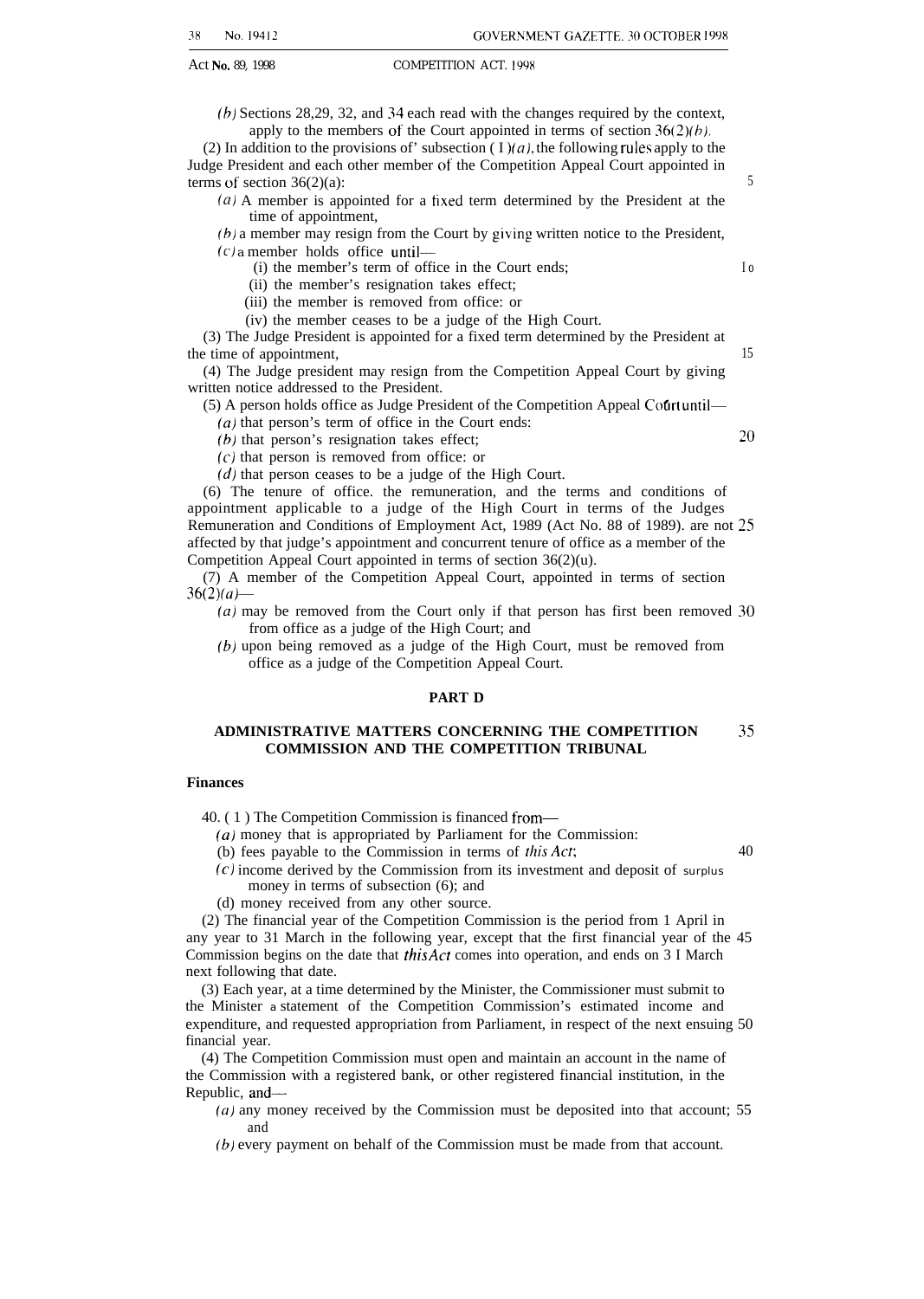(5) Cheques drawn on the account of the Competition Commission must be signed on its behalf by two persons authorised for that purpose by resolution of the Commission. (6) The Competition Commission may invest or deposit money of the Commission

that is not immediately required for contingencies or to meet current expenditures—

- (a) on a call or short-term fixed deposit with any registered bank or financial institution in the Republic: or 5
- (b) in an investment account with the Corporation for Public Deposits established by section 2 of the Corporation for Public Deposits Act, 1984 (Act No. 46 of 1984).
- (7) The Commissioner—
	- (a) is the accounting officer of the Competition Commission in terms of the Exchequer Act, 1975, (Act No. 66 of 1975); and
	- (b) is accountable for all money that the Commission receives or pays, and must keep the accounting records required by that Act.

(8) The Competition Commission—

- (a) is exempt from the provisions of the Exchequer Act, 1975, subject to subsection  $(7)$ ;
- $(b)$  is exempt from the provisions of the State Tender Board Rules; and
- $(c)$  is subject to the provisions of the Reporting by Public Entities Act, 1992 (Act No. 93 of 1992).

(9) Within six months after the end of each financial year, the Commissioner must prepare financial statements in accordance with established accounting practice. principles and procedures, comprising—

- (a) a statement reflecting, with suitable and sufficient particulars, the income and expenditure of the Competition Commission during the preceding financial year; and 25
- (b) a balance sheet showing the state of its assets, liabilities and financial position as at the end of that financial year.

(10) The Auditor General must audit the Competition Commission's financial records each year.

#### **Annual Report**

**41. (1)** Within six months after the end of the Competition Commission's financial year, the Commissioner must prepare and submit to the Minister an annual report in the prescribed form, including—

- (u) the audited financial statements prepared in terms of section  $40(9)$ ;
- (b) the auditor's report prepared in terms of section 40(10);
- (c) a report of activities undertaken in terms of its functions set out in this Act;
- (d) a statement of the progress achieved during the preceding year towards realization of the purposes of this Act; and

(e) any other information that the Minister, by notice in the Gazette, determines. 40  $(2)$  The *Minister* must table in the National Assembly each annual report submitted in terms of subsection  $(1)$  —

- (a) within 14 days after receiving that report from the Competition Commission, if Parliament is in session at that time; or
- (b) if Parliament is not in session, within 14 days after the commencement of the 45 next session.

#### **Rules applicable to Competition Tribunal**

**42.** Sections 40 and41, each read with the changes required by the context, applies to the Competition Tribunal, except that a reference in either section to the Commissioner must be read as referring to the Chairperson of the Tribunal. 50

15

20

30

. . . . . . . . ...= . . . .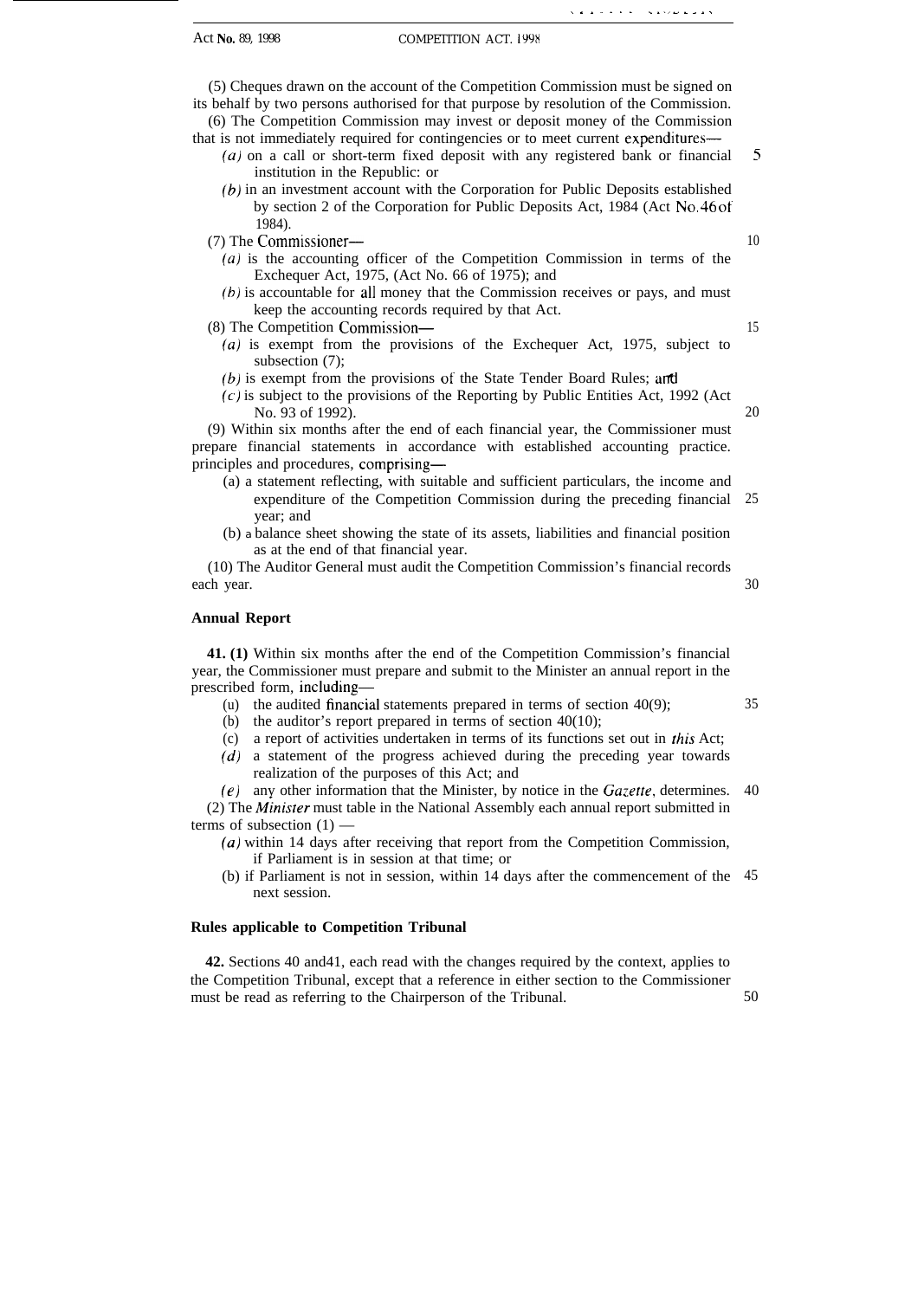#### **Liability**

43. ( $1$ ) The State Liability Act. 1957 (Act No. 20 of 1957). read with the changes required by the context. applies to the Competition Commission md to the Competition Tribunal. but a reference in that Act to "the Minister of the Department concerned'" must be interpreted as referring to the Commissioner. or to the Chairperson, as the case may be.

(2) No Competition Tribunal member. Competition Appeal Court member. Commissioner, staff person or contractor is liable for any report. finding. point of view or recommendation that is given in good faith and is \ubmitted to Parliament. or made known, under the *Constitution* or this Act.

 $10$ 

5

#### **CHAPTER 5**

#### **COMPETITION TRIBUNAL PROCEDURES**

#### **Initiating a complaint**

44. A complaint against a prohibited *practice* by a *firm* may be initiated by the Commissioner, or submitted to the Competition Commission by any person in the prescribed manner.

#### **Investigation by Competition Commission**

45. ( 1 ) Upon initiating or receiving a complaint in terms of section 44, the Commissioner must direct an inspector to investigate the complaint as quickly as practicable.

(2) At any time during an investigation, the Commissioner may designate one or more persons to assist the inspector conducting the investigation.

(3) A person questioned by an inspector conducting an investigation must answer each question truthfully and to the best of that person's ability. but a person is not obliged to answer any question if the answer is self-incriminating.

(4) At any time during an investigation, the Commissioner may summon any person who is believed to be able to furnish any information on the subject of the investigation, or to have possession or control of any book. document or other object that has a bearing on that subject—

- (a) to appear before the Commissioner or a person authorised by the Commis- $30$ sioner, to be interrogated at a time and place specified in the summons: or
- $(b)$  to deliver or produce to the Commissioner, or a person authorised by the Commissioner, any book, document or other object referred to in paragraph  $(a)$  at a time and place specified in the summons.

(5) No self-incriminating answer given or statement made by any person to an -35 inspector exercising powers in terms of this section will be admissible as evidence against that person in criminal proceedings against that person instituted in any court. except in criminal proceedings for perjury or in which that person is tried for an offence contemplated in section 72 or section 73(2)(d), and then only to the extent that the 40 answer or statement is relevant to prove the offence charged.

#### **Authority to enter and search under warrant**

46. (1) A judge of the High Court, a regional magistrate or a magistrate may issue a warrant to enter and search any premises that are within the jurisdiction of that judge or magistrate, if, from information on oath or affirmation, there are reasonable grounds to believe that —

- $(a)$  a prohibited practice has taken place. is taking place or is likely to take place on or in those premises; or
- $(b)$  that anything connected with an investigation into that prohibited *practice* is in the possession ot' or under the control of, a person who is on or in those premises.
- (2) A warrant to enter and search may be issued at any time and must specifically —

 $(a)$  identify the premises that may be entered and searched: and

20

25

45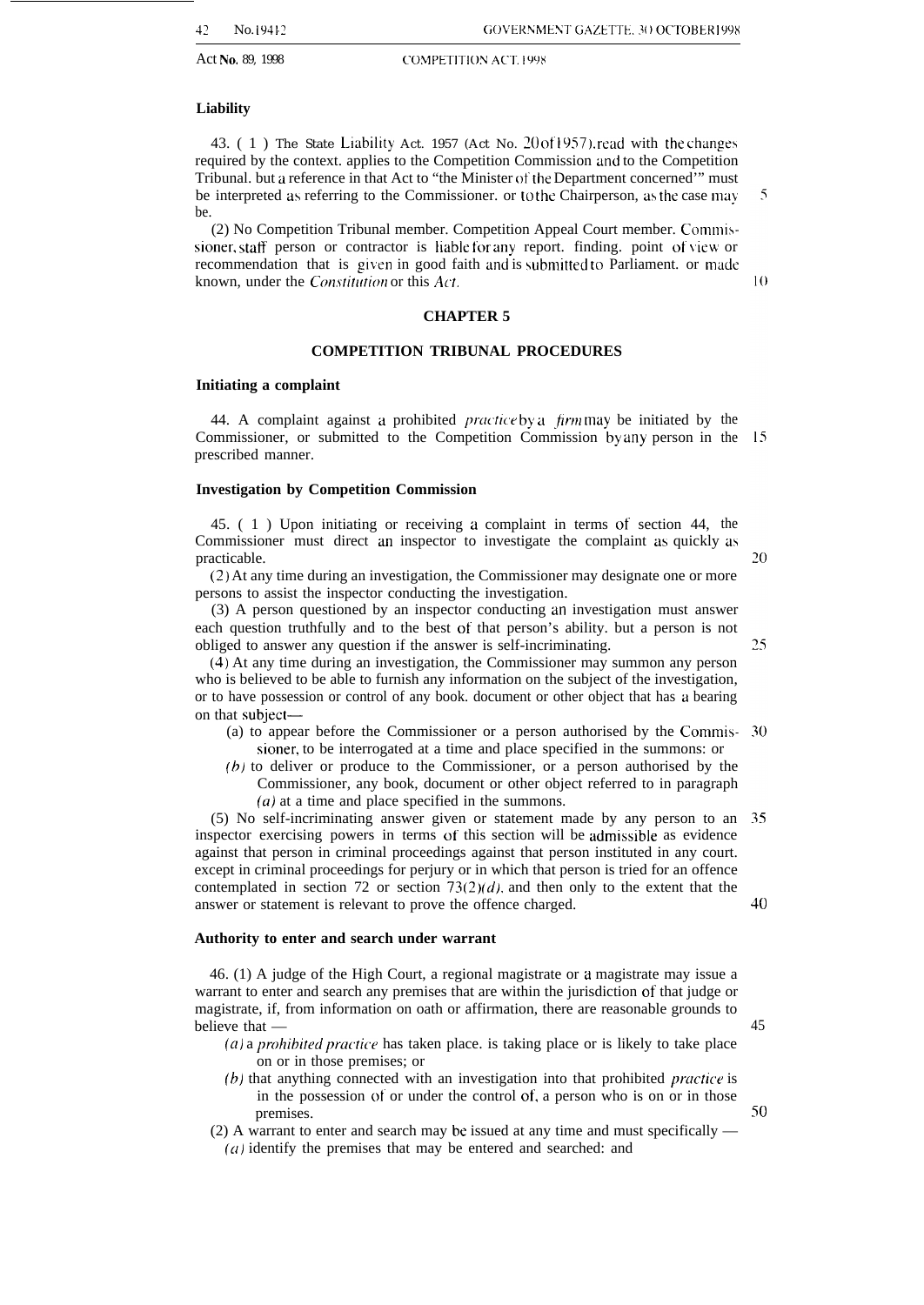- (b) authorise an inspector or a police officer to enter and search the premises and to do anything listed in section 48.
- (3) A warrant to enter and search is valid until one of the following events occurs:  $(a)$  the warrant is executed;
	-
	- (b) the warrant is cancelled by the person who issued it or, in that person's 5 absence, by a person with similar authority;
	- $(c)$  the purpose for issuing it has lapsed; or
	- (d) the expiry of one month after the date it was issued.

(4) A warrant to enter and search may be executed only during the day, unless the judge, regional magistrate, or magistrate who issued it authorises that it may be executed 10 at night at a time that is reasonable in the circumstances.

(5) A person authorised by warrant issued in terms of subsection (2) may enter and search premises named in that warrant.

(6) Immediately before commencing with the execution of a warrant, a person executing that warrant must—15

 $(a)$  if the owner, or person in control, of the premises to be searched is present-

- (i) provide identification to that person and explain to that person the authority by which the warrant is being executed; and
- (ii) hand a copy of the warrant to that person or to the person named in it; or
- (b) if none of those persons is present, affix a copy of the warrant to the premises 20 in a prominent and visible place.

#### **Authority to enter and search without warrant**

47. (1) An inspector who is not authorised by a warrant in terms of section 46(2) may enter and search premises other than a private dwelling.

(2) Immediately before entering and searching in terms of this section, the inspector 25 conducting the search must provide identification to the owner or person in control of the premises and explain to that person the authority by which the search is being conducted, and must either—

(a) get permission from that person to enter and search the premises; or

(b) believe on reasonable grounds that a warrant would be issued under section 46 30 if applied for, and that the delay that would ensue by first obtaining a warrant would defeat the object or purpose of the entry and search.

(3) An entry and search without a warrant may be carried out only during the day, unless doing it at night is justifiable and necessary in the circumstances.

#### **Powers to enter and search 35**

48. (1) A person who is authorised under section 46 or 47 to enter and search premises may—

- (a) enter upon or into those premises;
- (b) search those premises;
- (c) search any person on those premises if there are reasonable grounds for 40 believing that the person has personal possession of an article or document that has a bearing on the investigation;
- (d) examine any article or document that is on or in those premises that has a bearing on the investigation;
- (e) request information about any article or document from the owner of, or 45 person in control of, the premises or from any person who has control of the article or document, or from any other person who may have the information;
- $(f)$  take extracts from, or make copies of, any book or document that is on or in the premises that has a bearing on the investigation;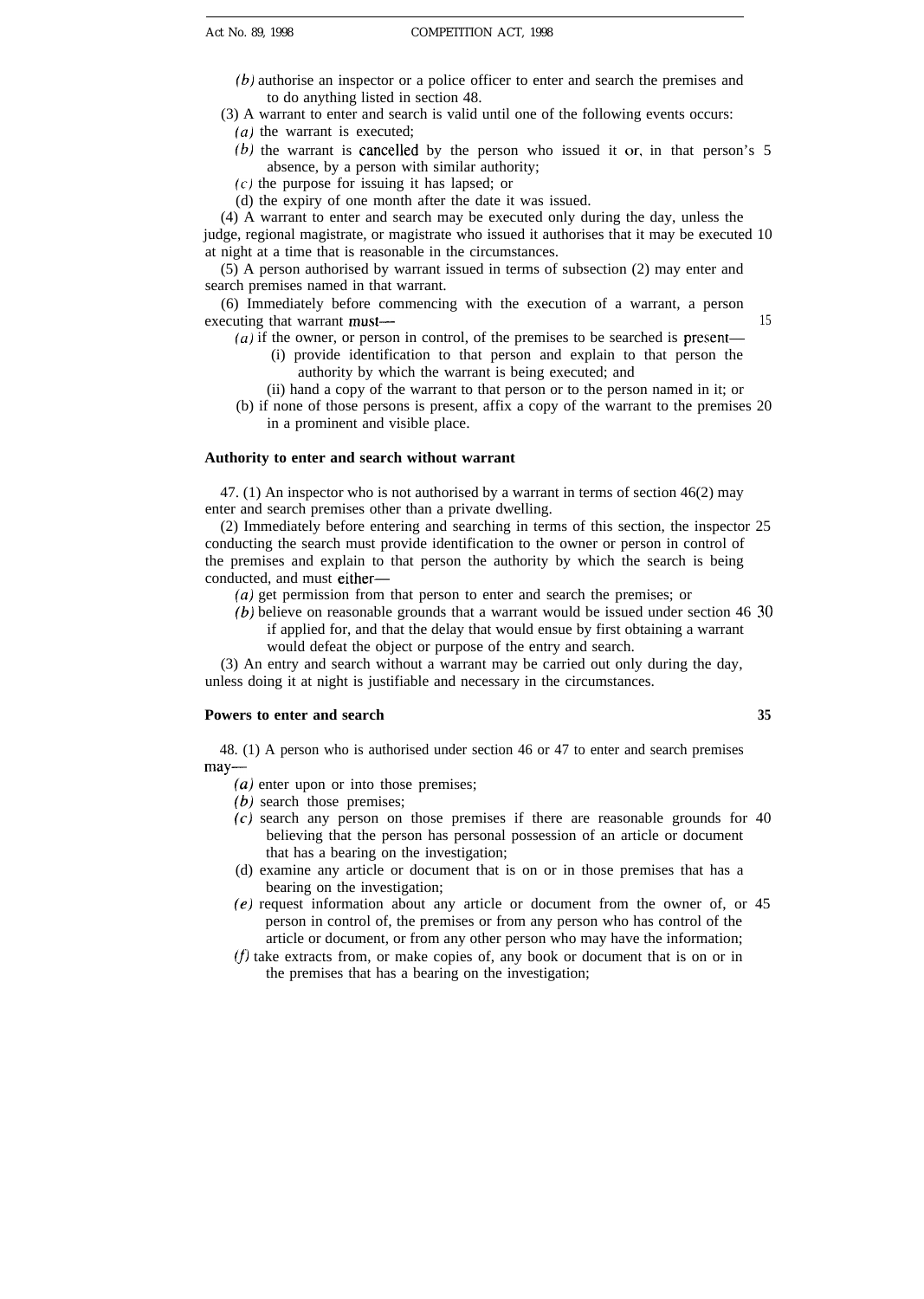(g) use any computer system on the *premises.* or require assistance of any person on the premises to use that computer system, to —

(i) search any data contained in or available to that computer system:

(ii ) reproduce any record from that data; and

(iii) seize any output from that computer for examination and copying: and 5 (h) attach and, if necessary, remove from the *premises* for examination and

safekeeping anything that has a bearing on the investigation.

(2) Section 45(5) applies to an answer given or statement made to an inspector in terms of this section.

(3) An inspector authorised to conduct an entry and search in terms of section 46 or 10 47 may be accompanied and assisted by a police officer.

#### **Conduct of entry and search**

49. ( 1 ) A person who enters and searches any premises under section 48 must conduct the entry and search with strict regard for decency and order, and with regard for each person's right to dignity, freedom. security and privacy. 15

(2) During any search under section 48( 1 )(c), only a female inspector or police officer may search a female person, and only a male inspector or police officer may search a male person.

(3) A person who enters and searches premises under section 48, must before questioning anyone— 20

(a) advise that person of the right to be assisted at the time by an advocate or attorney; and

(b) allow that person to exercise that right.

(4) A person who removes anything from premises being searched must—

(a) issue a receipt for it to the owner of, or person in control of, the premises; and 25 (b) return it as soon as practicable after achieving the purpose for which it was removed.

(5) During a search, a person may refuse to permit the inspection or removal of an article or document on the grounds that it contains privileged information.

 $(6)$  If the owner or person in control of an article or document refuses in terms of 30 subsection (5) to give that article or document to the person conducting the search, the person conducting the search may request the registrar or sheriff of the High Court that has jurisdiction to attach and remove the article or document for safe custody until that court determines whether or not the information is privileged.

(7) A police officer who is authorised to enter and search premises under section 46, 35 or who is assisting an inspector who is authorised to enter and search premises under section 46 or 47, may overcome resistance to the entry and search by using as much force as is reasonably required, including breaking a door or window of the premises.

(8) Before using force in terms of subsection (7), a police officer must audibly demand admission and must announce the purpose of the entry, unless it is reasonable to believe 40 that doing so may induce someone to destroy or dispose of an article or document that is the object of the search.

(9) The Competition Commission may compensate anyone who suffers damage because of a forced entry during a search when no one responsible for the premises was present. 45

#### **Outcome of complaint**

50. After completing its investigation, the Competition Commission must —

- (a) refer the matter to the Competition Tribunal, if it determines that a prohibited practice has been established; or
- (b) in any other case, issue a notice of non-referral to the complainant in the 50 prescribed form.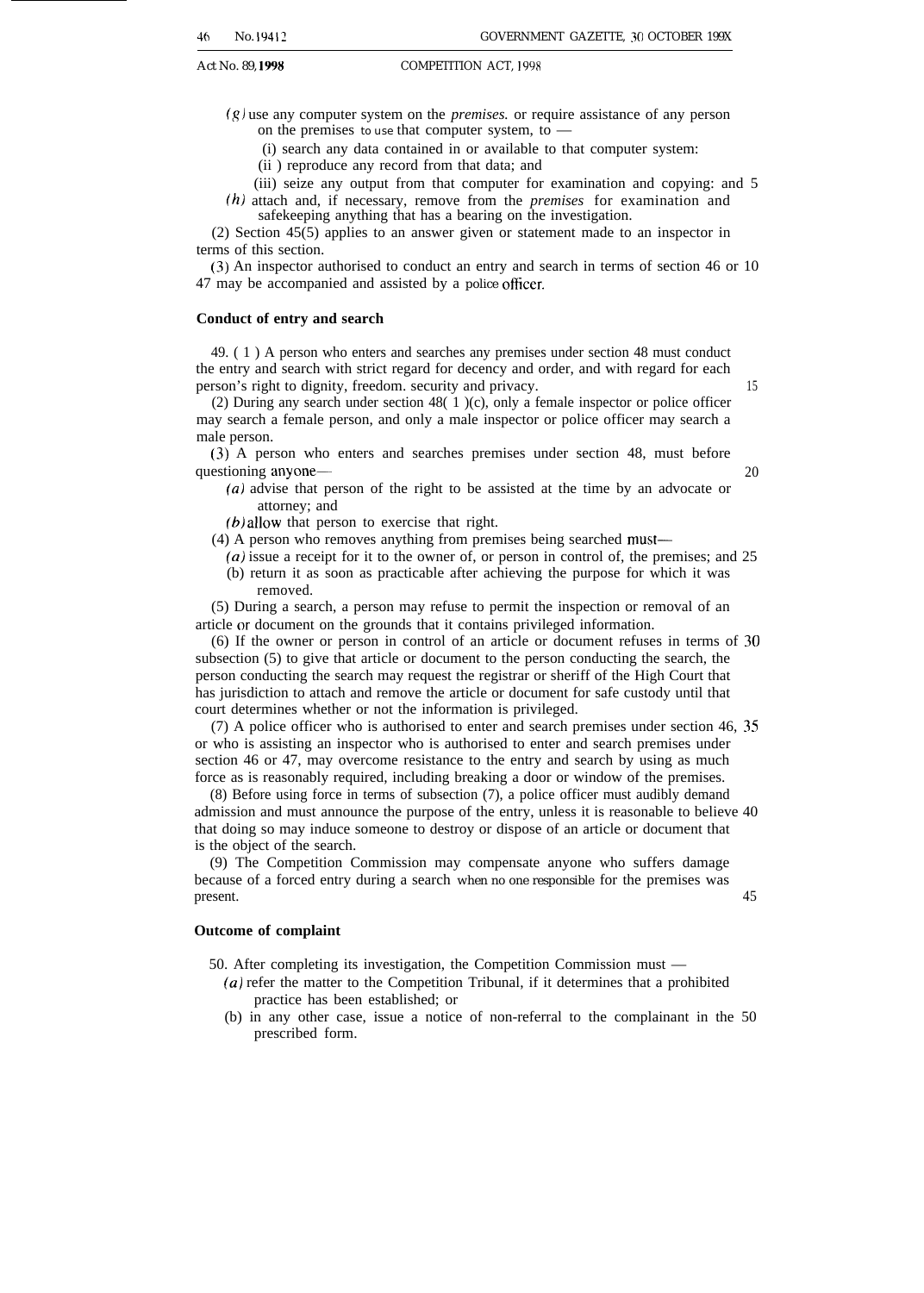#### **Referral to Competition Tribunal**

**51.** (1) If the Competition Commission issues a notice of non-referral in response to a complaint, the complainant concerned may refer the matter directly to the Competition Tribunal.

(2) A referral to the Competition Tribunal, whether by the Competition Commission 5 in terms of section 50(a), or by a complainant in terms of subsection  $(1)$ , must be in the prescribed form.

(3) The Chairperson of the Competition Tribunal must, by notice in the  $Gazette$ . publish each referral made to the Tribunal.

(4) The notice published in terms of subsection (3) must include — 10

 $(a)$  the name of the *firm* whose conduct is the subject of the referral; and (b) the nature of the conduct that is the subject of the referral.

#### **Hearings before Competition Tribunal**

52. (1) The Competition Tribunal must conduct a hearing into every matter referred to it in terms of section  $50(a)$  or section 51 ( 1), 15

(2) The Competition Tribunal must conduct its hearings in public —

 $(a)$  in an inquisitorial manner;

 $(b)$  as expeditiously as possible;

 $(c)$  as informally as possible; and

(d) in accordance with the principles of natural justice. 20

(3) Despite subsection (2), the Tribunal member presiding at a hearing may exclude members of the public, or specific persons or categories of persons, from attending the proceedings—

- (a) if evidence to be presented is confidential information, but only to the extent that the information cannot otherwise be protected; 25
- (b) if the proper conduct of the hearing requires it; or
- $(c)$  for any other reason that would be justifiable in civil proceedings in a High court.

(4) At the conclusion of a hearing, the Competition Tribunal must make any order permitted in terms of Chapter 6, and must issue written reasons for its decision. 30

(5) The Competition Tribunal must provide the participants and other members of the public reasonable access to the record of each hearing, subject to any ruling to protect confidential information made in terms of subsection (3)(a).

#### **Right to participate in hearing**

53. The following persons may participate in a hearing contemplated in section 52, in 35 person or through a representative, and may put questions to witnesses and inspect any books, documents or items presented at the hearing:

 $(a)$  the Commissioner, or any person appointed by the Commissioner;

(b) the complainant;

- $(c)$  the *firm* whose conduct forms the basis of the hearing; and  $40$
- (d) any other person who has a material interest in the hearing, unless, in the opinion of the presiding member of the Competition Tribunal, that interest is adequately represented by another participant.

#### **Powers of member presiding at hearing**

54. The member of the Competition Tribunal presiding at a hearing may— (a) direct or summon any person to appear at any specified time and place; 45

- (b) question any person under oath or affirmation;
- (c) summon or order any person—
	- (i) to produce any book, document or item necessary for the purposes of the hearing; or 50
	- (ii) to perform any other act in relation to this Act; and
- (d) give directions prohibiting or restricting the publication of any evidence given to the Competition Tribunal.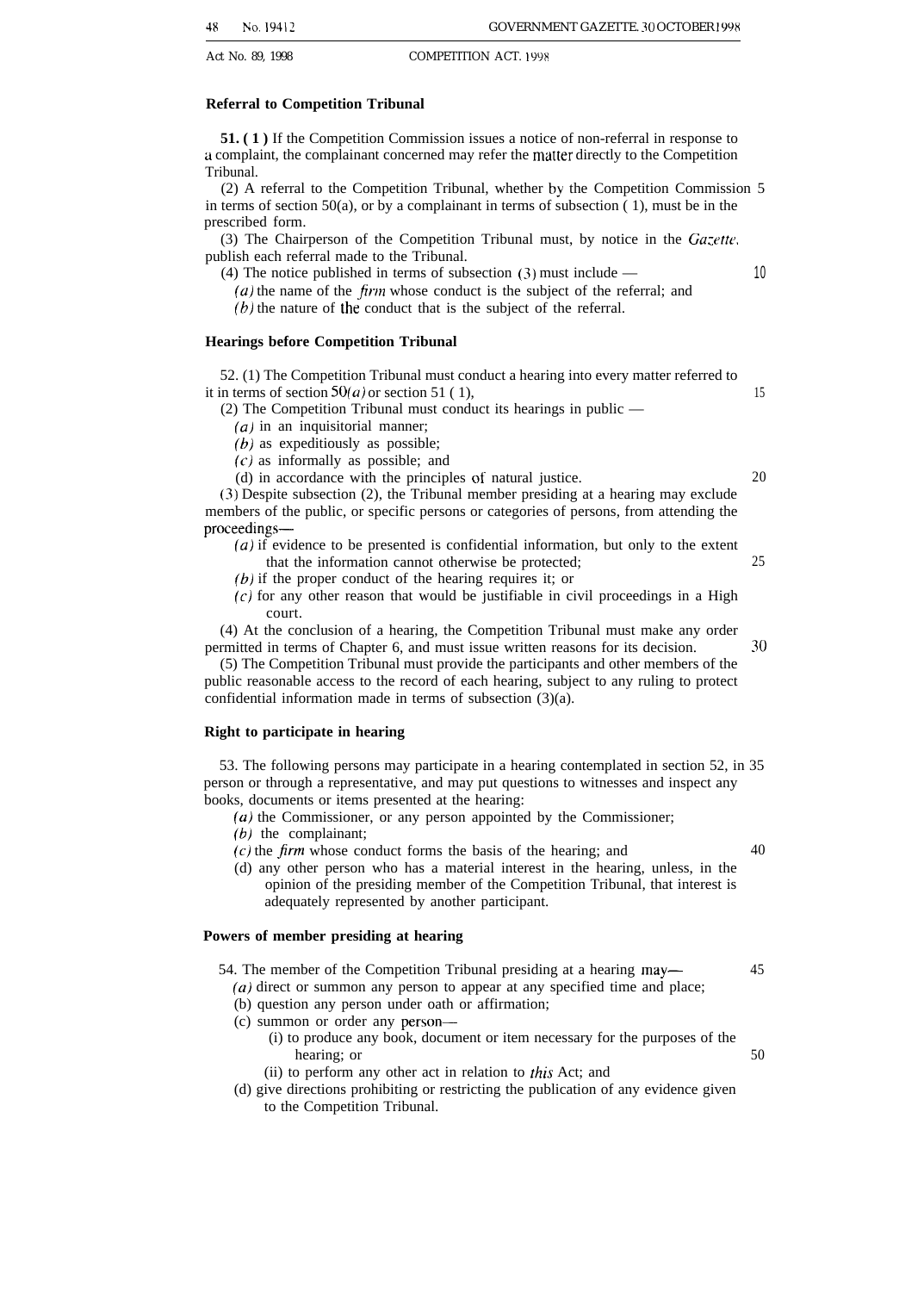#### **Rules of procedure**

55. Subject to the Competition Tribunal's rules of procedure, the Tribunal member presiding at a hearing may determine any matter of procedure for that hearing. with due regard to the circumstances of the case, and the requirements of section  $52(2)$ .

#### **Witnesses** <sup>5</sup>

56. (1) Every person giving evidence at a hearing of the Competition Tribunal must answer any relevant question.

(2) The law regarding a witness' privilege in a criminal case in a court of law applies equally to a person who provides information during a hearing.

(3) The Competition Tribunal may order a person to answer any question, or to  $10$ produce any article or document, even if it is self-incriminating to do so.

(4) Section 45(5) applies to evidence given by a witness in terms of this section.

#### **costs**

 $57.$  (1) Subject to subsection (2), each party participating in a hearing must bear its own costs. 15

(2) If the Competition Tribunal—

- $(a)$  has not made a finding against a *respondent*, the Tribunal member presiding at a hearing may award costs to the *respondent*, and against a complainant who referred the complaint in terms of section 51 ( 1): or
- (b) has made a finding against a *respondent*, the Tribunal member presiding at  $a20$ hearing may award costs against the respondent. and to a complainant who referred the complaint in terms of section 51 ( 1).

#### **Appeals**

58. (1) Subject to the rules of the Competition Appeal Court, a participant in a hearing referred to in section 53 may — 25

- $(a)$  appeal against any decision of the Competition Tribunal, other than a decision in terms of section 62(3), to the Competition Appeal Court; or
- (b) apply to the Competition Appeal Court to review a decision of the Competition Tribunal.

(2) The Competition Appeal Court may make an order for the payment of costs 30 against any party in the hearing, or against any person who represented a party in the hearing, according to the requirements of the law and fairness.

(,3) A judgment of the Competition Appeal Court is binding on the Competition Tribunal, and the Competition Commission.

#### **CHAPTER 6** 35

#### **REMEDIES AND ENFORCEMENT**

#### **Interim relief**

59. ( 1 ) At any time, whether or not a hearing has commenced into an alleged prohibited practice, a person referred to in section 44 may apply to the Competition Tribunal for an interim order in respect of that alleged practice, and the Tribunal **rmry** 40' grant such an order if—

- (a) there is evidence that a prohibited practice has occurred;
- (b) an interim order is reasonably necessary to-

(i) prevent serious, irreparable damage to that person: or

(ii) to prevent the purposes of *this Act* being frustrated;  $45$ 

(c) the respondent has been given a reasonable opportunity to be heard, having regard to the urgency of the proceedings; and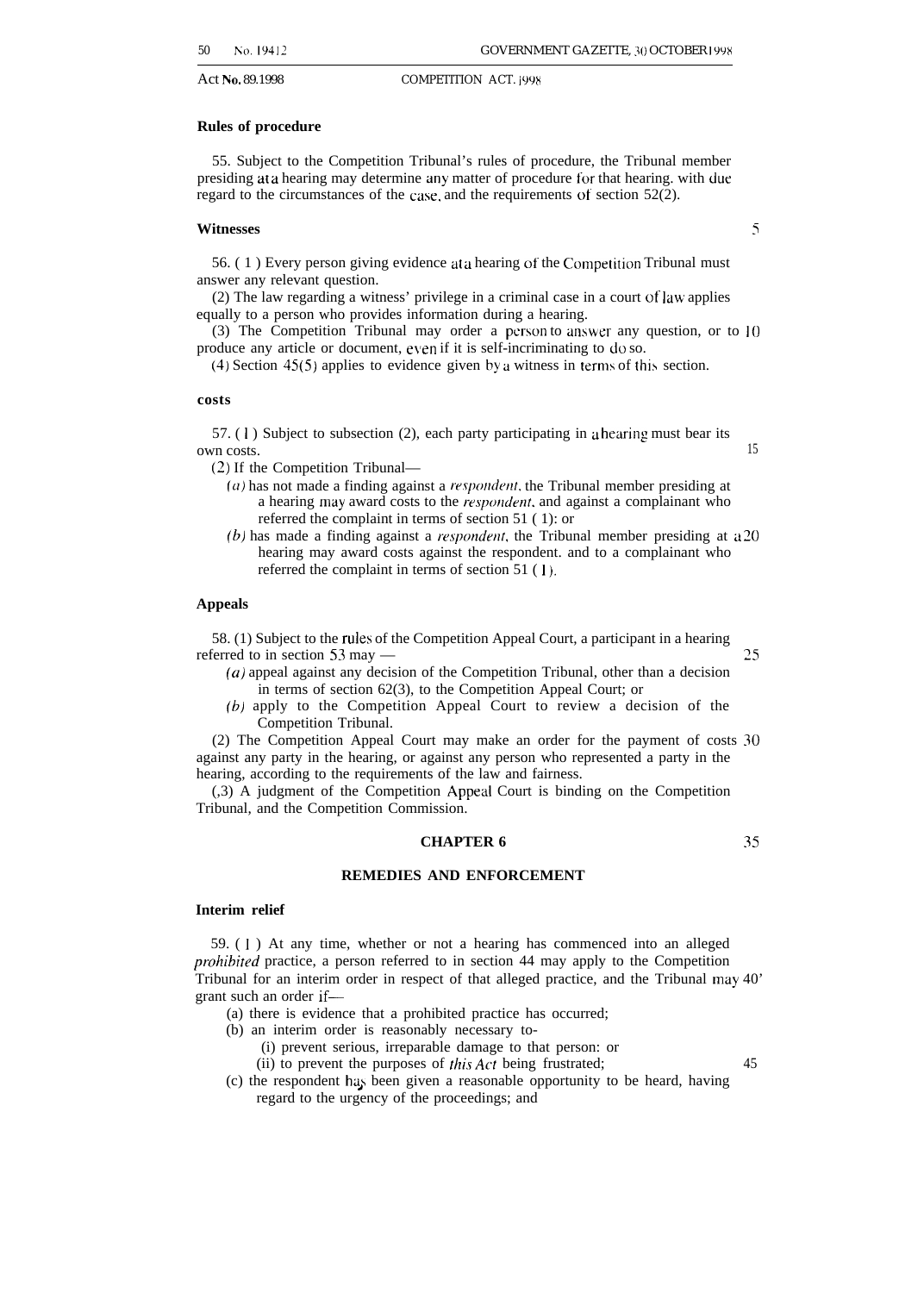(d) the balance of convenience favours the granting of the order,

(2) An interim order in terms of this section must not extend beyond the earlier of-

(a) the conclusion of a hearing into the alleged prohibited practice; or

(b) the date that is six months after the date of issue of the interim order.

(3) If an interim order has been granted, and a hearing into that matter has not been concluded within six months after the date of that order, the Competition Tribunal, on good cause shown, may extend the interim order for a further period not exceeding six months. 5

#### **Orders of Competition Tribunal**

60. (1) In addition to its other powers in terms of *this Act*, the Competition Tribunal 10 may-

(a) make an appropriate order in relation to a prohibited practice, including— (i) interdicting any prohibited practice;

- (ii) ordering a party to supply or distribute goods or services to another party on terms reasonably required to end a prohibited practice; 15
- (iii) imposing an administrative fine, in terms of section 61, with or without the addition of any other order in terms of this section;
- (iv) ordering divestiture, subject to section 62;
- (v) declaring conduct of a  $\lim_{h \to 0}$  to be a prohibited practice in terms of this Act, for the purposes of section 65; 20

(vi) declaring the whole or any part of an agreement to be void;

(vii) ordering access to an essential facility on terms reasonably required;

(b) confirm a consent agreement in terms of section 63 as an order of the Tribunal;  $\alpha$ r

 $(c)$  condone any breach of its rules and procedures on good cause shown. 25

(2) At any time, the Competition Tribunal may adjourn a hearing for a reasonable period of time, if there is reason to believe that the hearing relates to a prohibited practice that might qualify for exemption in terms of section 10.

(3) Despite any other provision of this Acr, if the Competition Tribunal adjourns a hearing in terms of subsection (2), the respondent may apply for an exemption during 30 that adjournment.

#### **Administrative fines**

**61. (1)** The Competition Tribunal may impose an administrative penalty only—

- (a) for a prohibited practice in terms of sections  $4(1)(b)$ ,  $5(2)$  or  $8(a)$ ,  $(b)$  and (d);
- (b) for a *prohibited practice* in terms of sections  $4(1)(a)$ ,  $5(1)$ ,  $8(c)$  or  $9(1)$ , if the 35 conduct is substantially a repeat by the same firm of conduct previously found by the Tribunal to be a prohibited practice; or
- (c) if the parties to a merger have—
	- (i) failed to give notice of the merger as required by section 13;
	- (ii) proceeded to implement the merger in contravention of a decision by the 40 Competition Commission or the Competition Tribunal to prohibit that merger;
	- (iii) proceeded to implement the merger in a manner contrary to a condition for the approval of that merger imposed by the Commission in terms of section 14, or the Tribunal in terms of section 15; or 45
	- (iv) proceeded to implement the merger without the approval of the Commission or the Tribunal.

(2) An administrative fine imposed in terms of subsection(1) may not exceed 10% of the *firm's* annual turnover in the Republic and its exports from the Republic during the firm's preceding financial year. 50

(3) When determining an appropriate fine, the Competition Tribunal must consider the following factors:

$$
f_{\rm{max}}
$$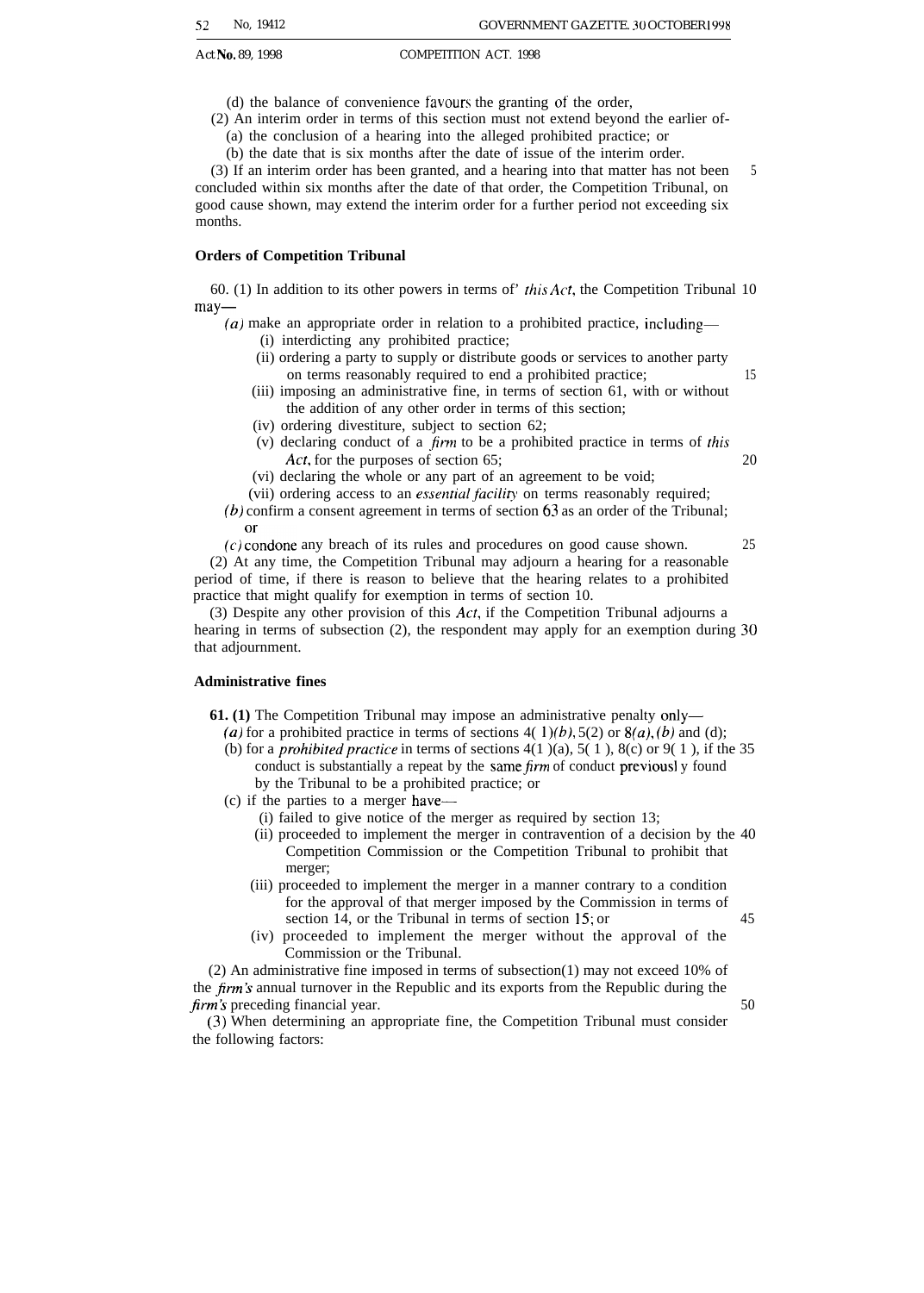$(a)$  the nature, duration, gravity and extent of the contravention:

(b) any loss or damage suffered as a result of the contravention;

 $(c)$  the behaviour of the respondent:

 $(d)$  the market circumstances in which the contravention took place;

(e) the level of profit derived from the contravention:

- $(f)$  the degree to which the *respondent* has co-operated with the Competition Commission and the Tribunal; and
- $(g)$  whether the respondent has previously been found in contravention of this Act.

(4) A fine payable in terms of this section must be paid into the National Revenue 10 Fund referred to in section 213 of the Constitution.

#### **Divestiture**

62. ( 1 ) If a merger is implemented in contravention of Chapter 3. the Competition Tribunal may—

 $(a)$  order a party to the merger to sell any shares. interest or other assets it has acquired pursuant to the merger; or 15

(b) declare void any provision of an *agreement* to which the merger was subject. (2) The Competition Tribunal, in addition to or in lieu of making an order under section 60, may make an order directing any  $\lim_{m \to \infty}$  or any other person to sell any shares, interest or assets of the *firm* if—

(a) it has contravened section 8, and

(b) the prohibited practice—

- (i) cannot adequately be remedied in terms of another provision of this Act; **or**
- (ii) is substantially a repeat by that  $\lim_{n \to \infty}$  of conduct previously found by the Tribunal to be a prohibited practice. 25

(3) An order made by the Competition Tribunal in terms of subsection (2) is of no force or effect unless confirmed by the Competition Appeal Court.

(4) An order made in terms of subsection(1) or (2) may set a time for compliance, and any other terms that the Competition Tribunal considers appropriate, having regard to 30 the commercial inrerests of the party concerned.

#### **Consent orders**

63. (1) If a complaint of a prohibited practice has been investigated by the Competition Commission, and the Commission and the respondent agree on the terms of an appropriate order, the Competition Tribunal, without hearing any evidence, may confirm that *agreement* as a consent order in terms of section 60. 35

(2) With the consent of a complainant, a consent order confirmed in terms of subsection (1) may include an award of damages to that complainant.

(3) A consent order does not preclude a complainant applying for—

(u) a declaration in terms of section  $60(1)(a)(v)$  or (vi); or

(b) an award of civil damages in terms of section 65, unless the consent order includes an award of damages to the complainant.

#### **Status and enforcement of orders**

64. (1) Any decision, judgment or order of the Competition Commission, Competition Tribunal or Competition Appeal Court may be served, executed and 45 enforced as if it were an order of the High Court.

(2) The Competition Commission may institute proceedings in the High Court on its own behalf for recovery of an administrative penalty imposed by the Competition Tribunal.

(3) A proceeding under subsection (2) may not be initiated more than three years after 50 the imposition of the administrative penalty.

#### **Civil actions and jurisdiction**

65. (1) Nothing in this Acf renders void a provision of an agreement that. in terms of this Acf, is prohibited or may be declared void, unless the Competition Tribunal or Competition Appeal Court declares that provision to be void. 55

5

20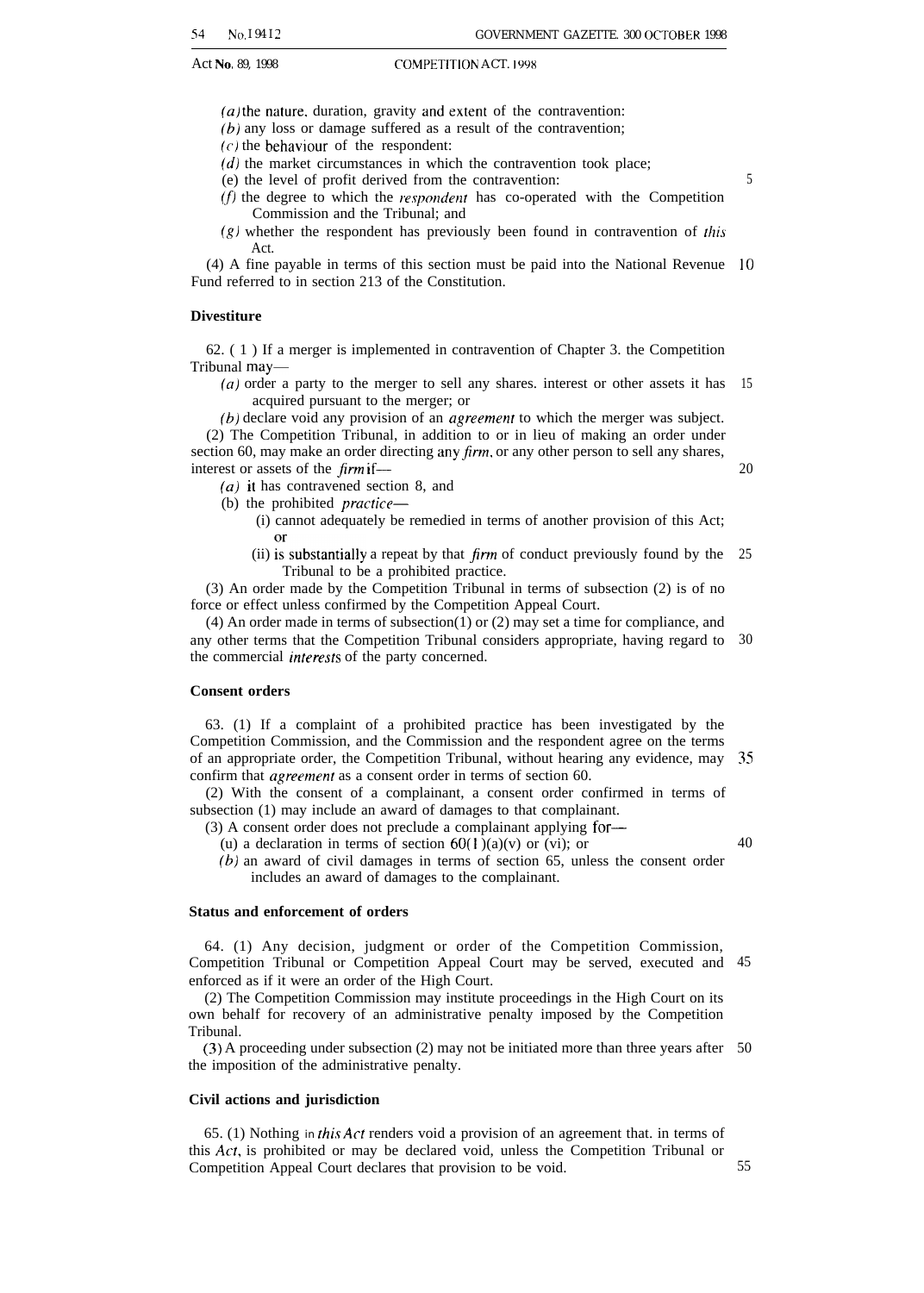(2) If, in any action in a *civil court*, a party raises an issue concerning conduct that is prohibited in terms of *this Act*, that court must not consider that issue on its merits, and—

 $(a)$  if the issue raised is one in respect of which the Competition Tribunal or

Competition Appeal Court has made an order, the court must apply the determination of the Tribunal or the Competition Appeal Court to the issue; or

(b) otherwise, the court must refer that issue to the Tribunal to be considered on its merits, if the court is satisfied that—

- (i) the issue has not been raised in a frivolous or vexatious manner; and
- (ii) the resolution of that issue is required to determine the final outcome of the action.

(3) The Competition Tribunal and the Competition Appeal Court share exclusive jurisdiction in respect of the following matters:

(a) Interpretation and application of the provisions of Chapters 2, 3, and 6, other than this section: and

(b) the functions referred to in sections 21(1). 27(1) and 37(1).

(4) The Competition Appeal Court has final jurisdiction in respect of any matter referred to in subsection (3) that may be appealed to it or reviewed by it.

(5) For greater certainty, the Competition Tribunal and the Competition Appeal Court have no jurisdiction over the assessment of the amount, and awarding. of damages arising out of a prohibited practice.

(6) A person who has suffered loss or damage as a result of a prohibited practice—

- $(a)$  may not commence an action in a *civil court* for the assessment of the amount or awarding of damages if that person has been awarded damages in a consent order confirmed in terms of section 63(1); or
- (b) if entitled to commence an action referred to in paragraph  $(a)$ , when instituting 25 proceedings, must file with the Registrar or Clerk of the Court a notice from the Chairperson of the Competition Tribunal, or from the Judge President of the Competition Appeal Court, in the prescribed form-
	- (i) certifying that the conduct constituting the basis for the action has been found to be a prohibited practice in terms of this Act;
- 30

35

40

(ii) stating the date of the Tribunal or Competition Appeal Court finding; and (iii) setting out the section of *this* Act in terms of which the Tribunal or the Competition Appeal Court made its finding.

(7) A certificate referred to in subsection  $(6)(b)$  is conclusive proof of its contents, and is binding on a civil court.

(8) An appeal or application for review against an order made by the Competition Tribunal in terms of section 60 suspends any right to commence an action in a civil court with respect to the same matter.

(9) A person's right to damages arising out of a prohibited practice comes into existence—

- (a) on the date that the Competition Tribunal made a determination in respect of a matter that affects that person; or
- (b) in the case of an appeal, on the date that the appeal process in respect of that matter is concluded.

( 10) For the purposes of section 2A(2)(a) of the Prescribed Rate of Interest Act, 1975 45 (Act No. 55 of 1975), interest on a debt in relation to a claim for damages in terms of this Act will commence on the date of issue of the certificate referred to in subsection (6).

#### **Variation of order**

66, (1) The Competition Tribunal, or the Competition Appeal Court, acting of its own accord or on application of a person affected by a decision or order, may vary or rescind 50its decision or order—

(a) erroneously sought or erroneously granted in the absence of any party affected by it;

10

15

20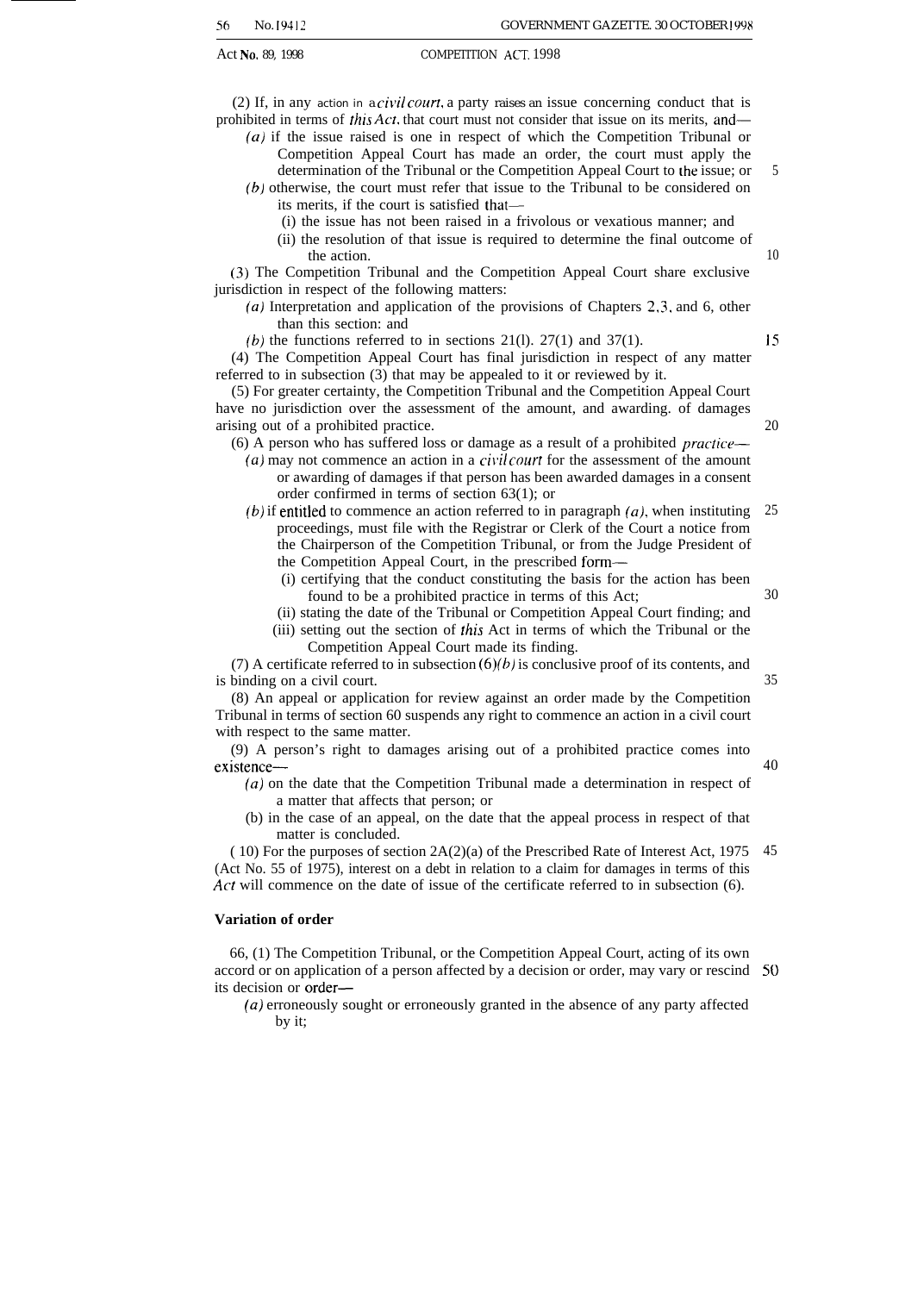- Act No. 89, 1998 COMPETITION ACT. 1998
	- (b) in which there is ambiguity. or an obvious error or omission. but only to the extent of correcting that ambiguity. error or omission: or
	- $(c)$  made or granted as a result of a mistake common to all of the parties to the proceeding.

#### **Limitations of bringing action**

67.  $(1)$  A complaint in respect of a *prohibited practice* may not be initiated more than three years after the practice has ceased,

(2) A complaint may not be initiated against any  $\hat{r}$ *im* that is. or has been. a *respondent* in proceedings under another section of *this Act* relating substantially to the same conduct.

#### **Standard of proof**

68. In any proceedings in terms of Chapter 3 or this Chapter. the standard of proof is on a balance of probabilities.

#### **CHAPTER 7**

#### **OFFENCES**

Is

40

#### **Breach of confidence**

69. (1) It is an offence to disclose any confidential *information* concerning the affairs of any person or *firm* obtained—

- (a) in carrying out any function in terms of this  $Act$ ; or
- (b) as a result of initiating a complaint or participating in any proceedings in terms 20 of this Act.
- (2) Subsection (1) does not apply to information disclosed—
	- $(a)$  for the purpose of the proper administration or enforcement of *this Act*;
	- $(b)$  for the purpose of the administration of justice: or
	- (c) at the request of an inspector, Commissioner, Deputy Commissioner or 25 Competition Tribunal member entitled to receive the information.

#### **Hindering administration of Act**

70. It is an offence to hinder, oppose, obstruct or unduly influence any person who is exercising a power or performing a duty delegated, conferred or imposed on that person by this Act. **30** 

#### **Failure to attend when summoned**

**71.** (1) A person commits an offence who, having been directed or summoned to attend a hearing—

- (a) fails without sufficient cause to appear at the time and place specified or to remain in attendance until excused; or 35
- (b) attends as required. but—
	- (i) refuses to be sworn in or to make an atlirmation: or
	- (ii) fails to produce a book, document or other item as ordered, if it is in the possession of, or under the control of, that person.

#### **Failure to answer fully or truthfully**

72. A person commits an offence who, having been sworn in or having made an affirrnation—

- (a) subject to section 56. fails to answer any question fully and to the best of that person's ability: or
- (b) gives false evidence, knowing or believing it to be false. 45

10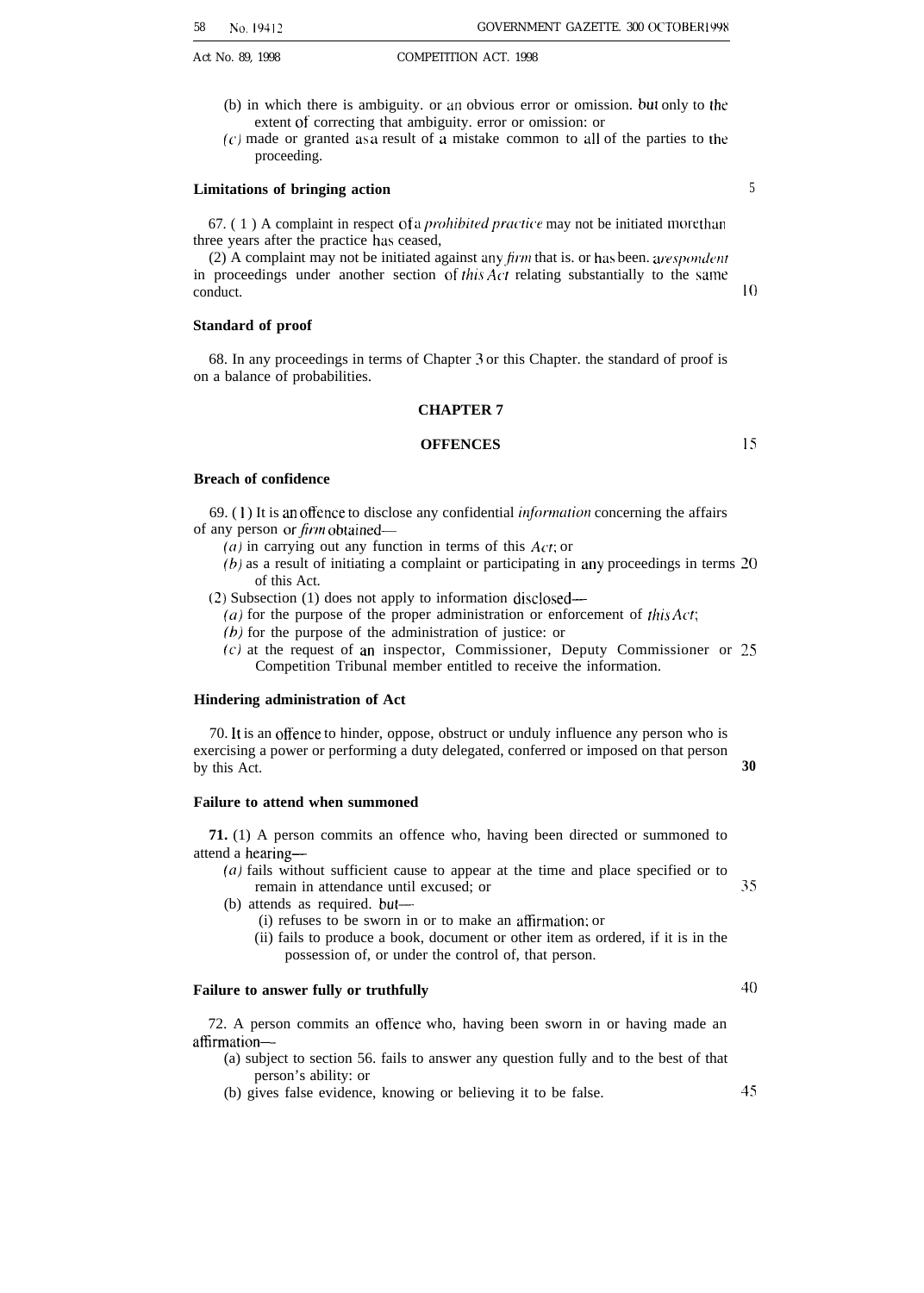#### **Failure to comply with Act**

**73. (** 1 ) A person commits an offence who contravenes or fails to comply with an order of the Competition Tribunal or the Competition Appeal Court.

- $(2)$  A person commits an offence who-
	- (a) does anything calculated to improperly influence the Competition Tribunal or Competition Commission concerning any matter connected with an investigation;
	- (b) anticipates any findings of the Tribunal or Commission concerning an investigation in a way that is calculated to influence the proceedings or findings;
	- (c) does anything in connection with an investigation that would have been contempt of court if the proceedings had occurred in a court of law;
	- (d) knowingly provides false information to the Commission;
	- (e) defames the Tribunal or the Competition Appeal Court, or a member of either of them, in their respective official capacities;
	- (f) wilfully interrupts the proceedings or misbehaves in the place where a hearing is being conducted;
	- (g) acts contrary to a warrant to enter and search;
	- (h) without authority, but claiming to have authority in terms of section 46 or 47— **20**
		- (i) enters or searches premises; or
		- (ii) attaches or removes an article or document.

#### **Penalties**

**74. (1)** Any person convicted of an offence in terms of this Act, is liable—

- (a) in the case of a contravention of section  $73(1)$ , to a fine not exceeding 25 R500 000-00 or to imprisonment for a period not exceeding 10 years, or to both a fine and imprisonment; or
- (b) in any other case, to a fine not exceeding R2 000-00 or to imprisonment for a period not exceeding six months, or to both a fine and imprisonment.

#### **Magistrate's Court jurisdiction to impose penalties**

**75.** Despite anything to the contrary contained in any other law, a Magistrate's Court has jurisdiction to impose any penalty provided for in *this Act.*

#### **Serving documents**

**76.** Unless otherwise provided in this Act, a notice, order or other document that, in terms of *this Act,* must be served on or given to a person, will have been properly served 35 or given when it has been—

- (a) delivered to that person;
- *(b)* sent by registered post to that person's last known address; or
- (c) published in the Gazette.

#### **Proof of facts**

**77. (1)** In any criminal proceedings in terms of *this Acr—*

- (a) if it is alleged that a person at a firm is or was an employee, that person must be presumed to be an employee at that *jirm,* unless the contrary is proved;
- (b) if it is proved that a false statement, entry or record or false information appears in or on a book, document, plan, drawing or computer storage medium, the person who kept that item must be presumed to have made the statement, entry, record or information, unless the contrary is proved; and **45**
- $(c)$ an order certified by the Chairperson of the Competition Tribunal or the Judge President of the Competition Appeal Court, is conclusive proof of the contents

5

10

15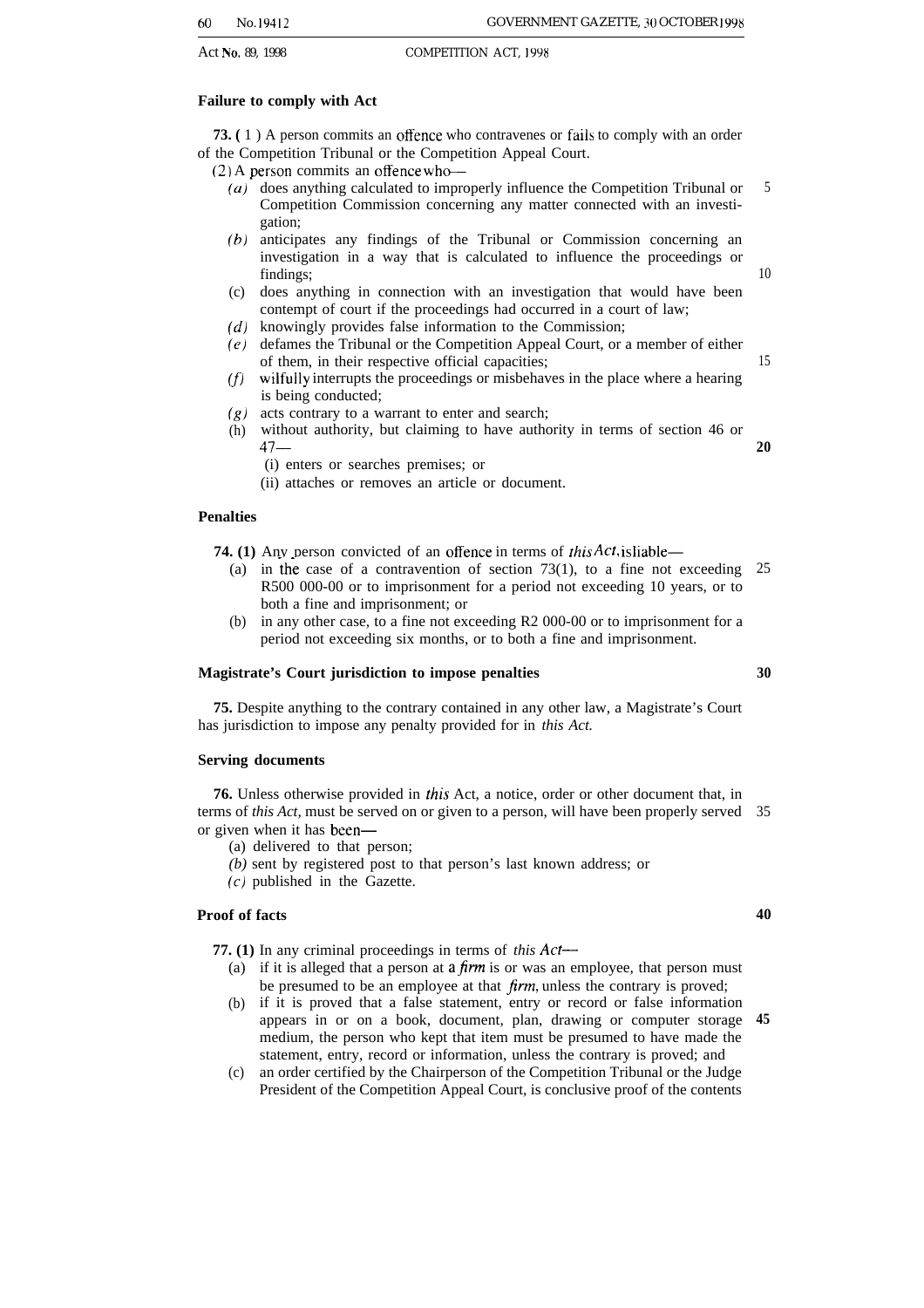of the order of the Competition Tribunal or the Competition Appeal Court, as the case may be.

(2) A statement, entry or record or information, in or on any book, document, plan, drawing or computer storage medium is admissible in evidence as an admission of the facts in or on it by the person who appears to have made, entered, recorded or stored it 5 unless it is proved that that person did not make, enter. record or store it.

#### **CHAPTER 8**

#### **GENERAL PROVISIONS**

#### **Regulations**

78. The *Minister*, by notice in the *Gazette*, may make *regulations* that are required to 10 give effect to the purposes of rhis *Act.*

#### **Guidelines**

79. (1) The Competition Commission may prepare guidelines to indicate the Commission's policy approach to any matter within its jurisdiction in terms of *this Act.* (2) A guideline prepared in terms of subsection ( l)— 15

- 
- *(a)* must be published in the *Ga:erte;* but
- (b) is not binding on the Competition Commission, the Competition Tribunal or the Competition Appeal Court in the exercise of their respective discretion, or their interpretation of this Act.

#### **Official seal** 20

80. The President, by proclamation in the Gazette, may prescribe an official seal for each of the Competition Commission, Competition Tribunal and the Competition Appeal Court.

#### **Act binds State**

**81.** *This Act* binds the State. 25

#### **Information exchange with foreign agencies**

82. The President may assign to the Competition Commission any duty of the Republic, in terms of an international agreement relating to the purpose of *fhis Act,* to exchange information with a similar foreign agency.

#### **Transitional arrangements and repeal of laws 30**

83. (1) Subject to Schedule 3, the laws specified in Schedule 2, and all proclamations, *regulations* or notices promulgated or published in terms of those laws, are repealed.

(2) The repeal of those laws specified in Schedule 2 does not affect any transitional arrangements made in Schedule 3.

#### **Short Title and commencement of Act 35**

84. (1) This Act is called the Competition Act and comes into operation on a date fixed by the President by proclamation in the *Gazefte.*

*(2) The president may set different dates* for different provisions of this *Act* to come into operation.

(3) Unless the context otherwise indicates, a reference in a section of *[his Act* to a time 40 when *rhis Acr* comes into operation must be construed as a reference to the time when that section **comes** into operation.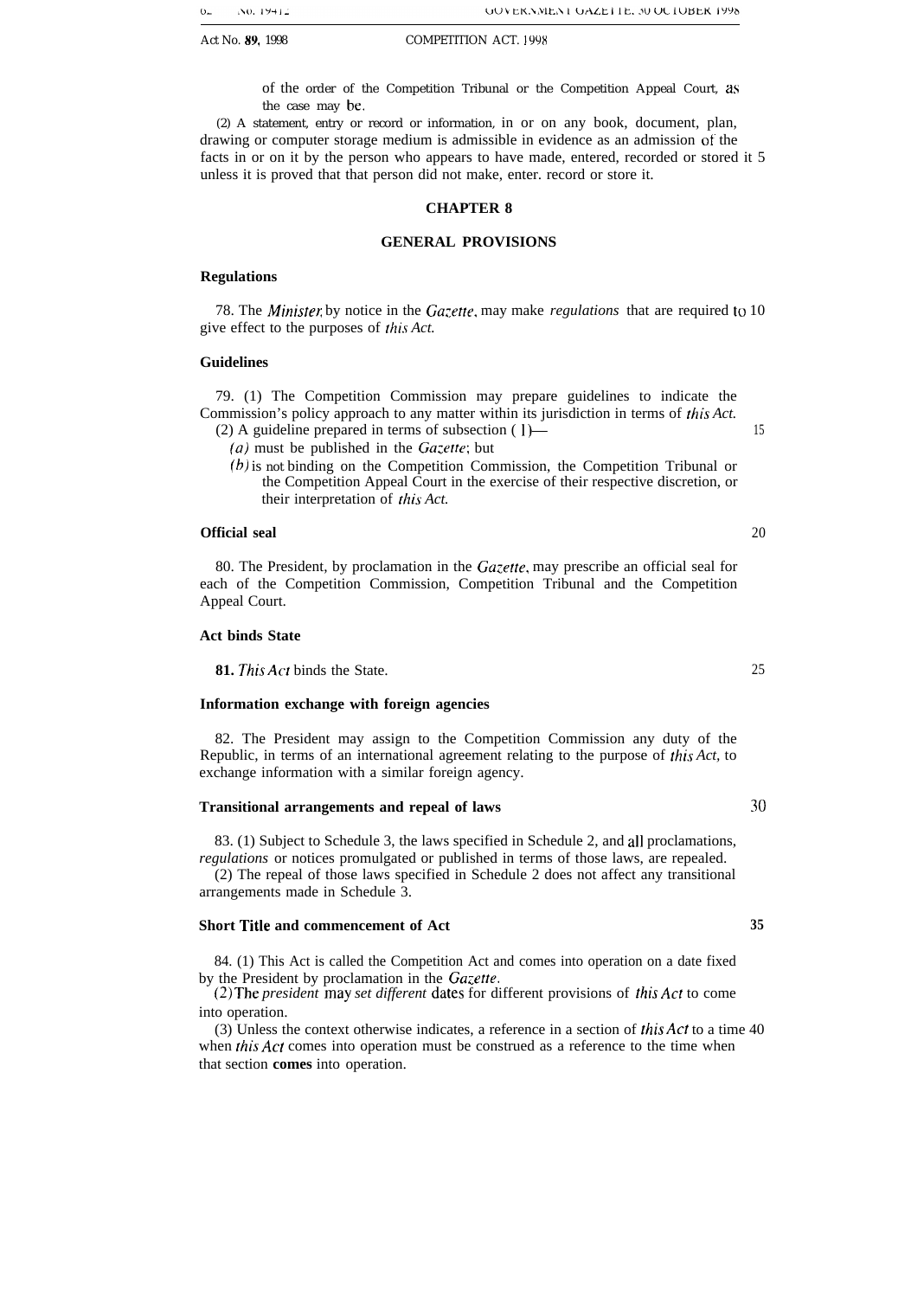#### **SCHEDULE 1**

#### **EXEMPTION OF PROFESSIONAL RULES IN TERMS OF SECTION Z(C)**

#### **PART A**

1. A *professional association* may apply in the *prescribed* manner to the Competition Commission to have all or part of its *rules* exempted from the provisions of Part A of Chapter 2 of *this Act,* provided—

(a) the *rules* do not contain any restriction that has the effect of substantially preventing or lessening competition in a market: or

 $(b)$  if the rules do contain a restriction contemplated in paragraph  $(a)$ , that restriction, having regard to internationally applied norms, is reasonably required to maintain—

(i) professional standards; or

(ii) the ordinary function of the profession.

2. Upon receiving an application in terms of item 1, the Competition Commission may exempt the *ruies* concerned after it has —

*(a)* given notice of the application in the Gazette:

(b) allowed interested parties 30 days from the date of that notice to make representations concerning the application; and

 $(c)$  consulted the responsible Minister, or member of the Executive Council.

3. The Competition Commission, in the *prescribed* manner, may revoke an exemption granted under item 2 on good cause shown, at any time after it has —

*(a)* given notice in the Gazette of its intention to revoke the exemption;

(b) allowed interested parties 30 days from the date of that notice to make representations concerning the exemption: and

(c) consulted the responsible Minister, or member of the Executive Council.

4. A *professional rule is* exempt, or its exemption revoked, only as of the date that notice of the exemption or revocation, as the case may be, is published in the Gazette.

5. The Competition Commission must maintain for public inspection a record of all *professional rules* that have received exemption, or for which exemption has been revoked.

6. In this Schedule —

'professional association' means an association referred to in Part B of this Schedule; 'professional rules' means rules regulating a *professional association* that are binding on its members;

'rules' includes regulations, codes of practice and statements of principle;

#### **PART B**

For the purpose of *this Act*, a professional association is—

- *(a)* for each of the following professions, a governing body of that profession registered in terms of an Act mentioned below the name of that profession; or
- *(b)* any other association, if the Competition Commission is satisfied that it represents the interests of members of a profession referred to in paragraph *(a):*

#### **Accountants and Auditors**

Public Accountants and Auditors Act, 1991 (Act No. 80 of 1991).

#### **Architects**

Architects Act, 1970 (Act No. 35 of 1970).

#### **Engineering**

Engineering Profession of South Africa Act, 1990 (Act No. 114 of 1990)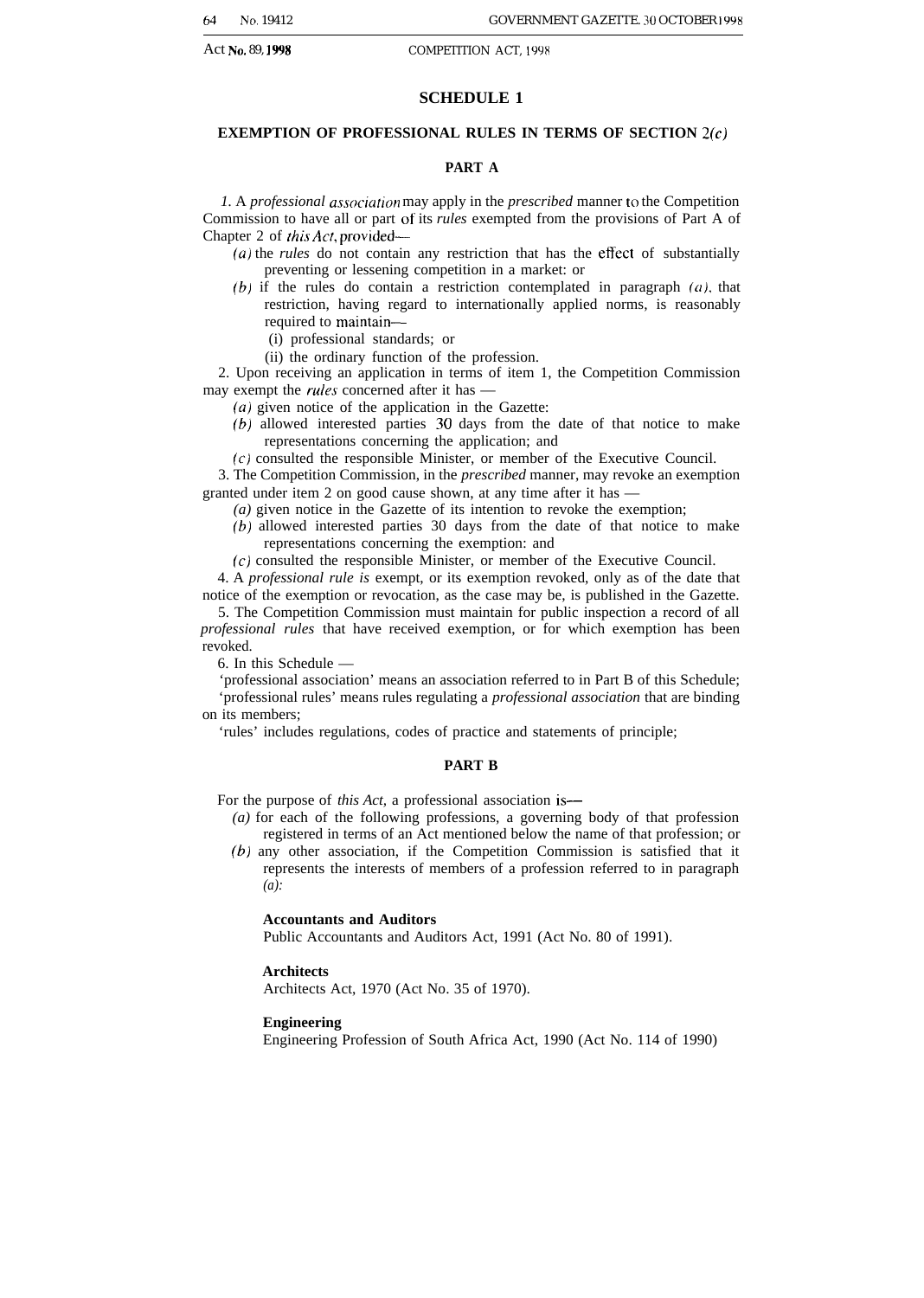**Estate Agents** Estate Agents Act. 1976 (Act No. 1 I 2 of 1976)

**Attorneys and Advocates** Attorneys Act. 1979 (Act No. 53 of 1979)

Admission of Advocates Act. 1964 (Act No. 74 of 1964)

**Natural sciences** Natural Scientific Professions Act, 1993 (Act No. 106 of 1993)

**Quantity Surveyors**

Quantity Surveyors Act. 1970 (Act No. 36 of 1970)

**Surveyors**

Professional and Technical Surveyors Act. 1984 (Act No. 40 of 1984)

**Town and Regional Planners**

Town and Regional Planners Act. 1984 (Act No. 19 of 1984)

**Valuers**

Valuers Act, 1982 (Act No. 23 of 1982)

#### **Medical**

Medical. Dental and Supplementary Health Service Professions Act. 1974 (Act No. 56 of 1974) Nursing Act. 1978 (Act No, 50 of 1978) Dental Technicians Act, 1979 (Act No. 19 of 1979) Pharmacy Act, 1974 (Act No. 53 of 1974) Veterinary and Para-veterinary Professions Act, 1982 (Act No. 19 of 1982) Chiropractors Homeopaths and Allied Health Service Professions Act, 1982 (Act No. 63 of 1982)

#### **Miscellaneous**

Any other *professional association* to whom the provisions of this Schedule have been declared applicable by the *Minister* by notice in the *Gazette.*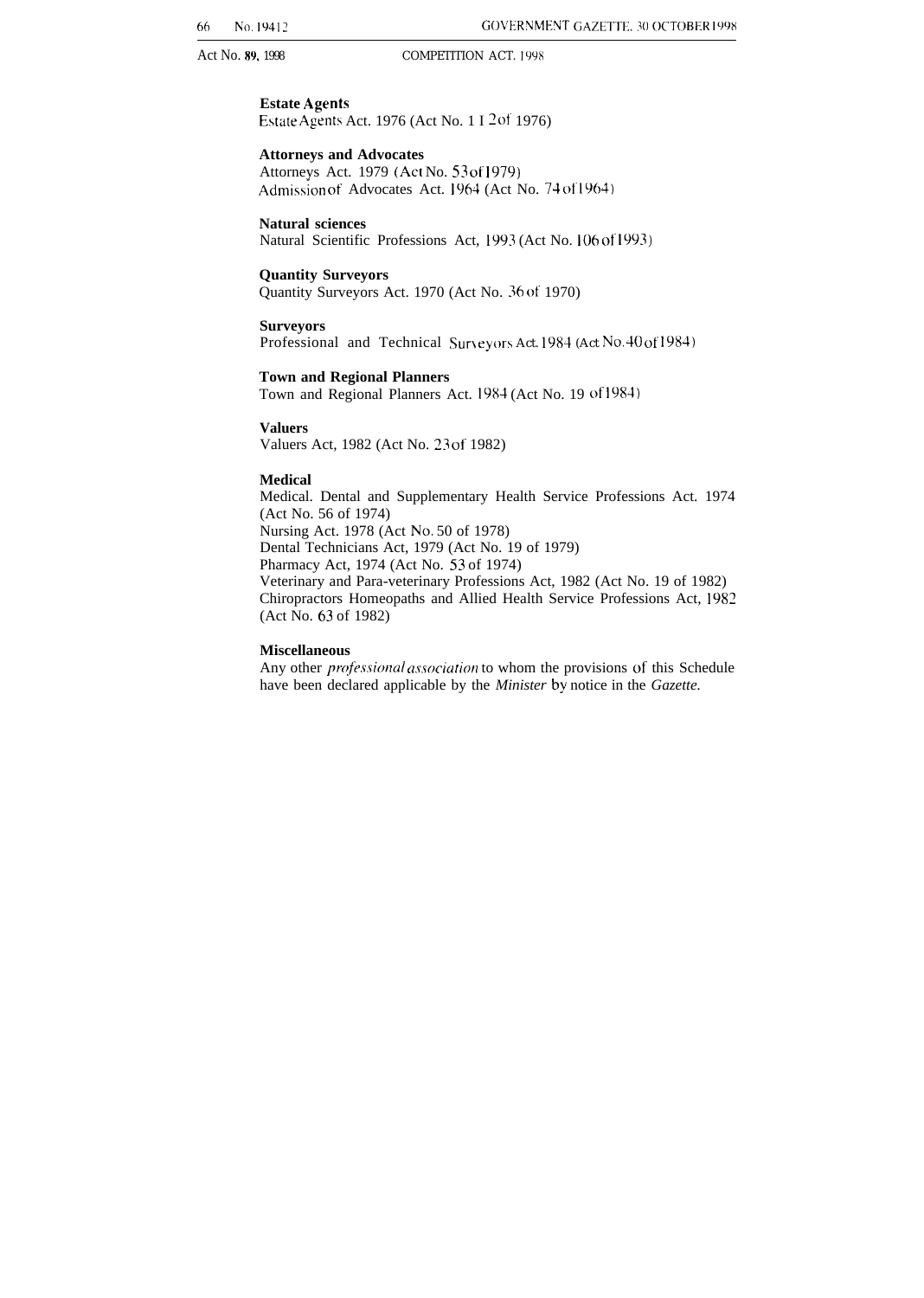#### **SCHEDULE 2**

### **REPEAL OF LAWS (SECTION 83)**

| No and Year of Law | <b>Short Title</b>                                              | <b>Extent of Repeal</b> |
|--------------------|-----------------------------------------------------------------|-------------------------|
| Act No. 96 of 1979 | Maintenance and Promotion of<br>Competition Act. 1979           | The whole               |
| Act No. 58 of 1980 | Maintenance and Promotion of<br>Competition Amendment Act, 1980 | The whole               |
| Act No. 62 of 1983 | Maintenance and Promotion of<br>Competition Amendment Act. 1983 | The whole               |
| Act No. 12 of 1985 | Maintenance and Promotion of<br>Competition Amendment Act. 1985 | The whole               |
| Act No. 5 of 1986  | Maintenance and Promotion of<br>Competition Amendment Act. 1986 | The whole               |
| Act No. 96 of 1987 | Maintenance and Promotion of<br>Competition Amendment Act. 1987 | The whole               |
| Act No. 88 of 1990 | Maintenance and Promotion of<br>Competition Amendment Act. 1990 | The whole               |